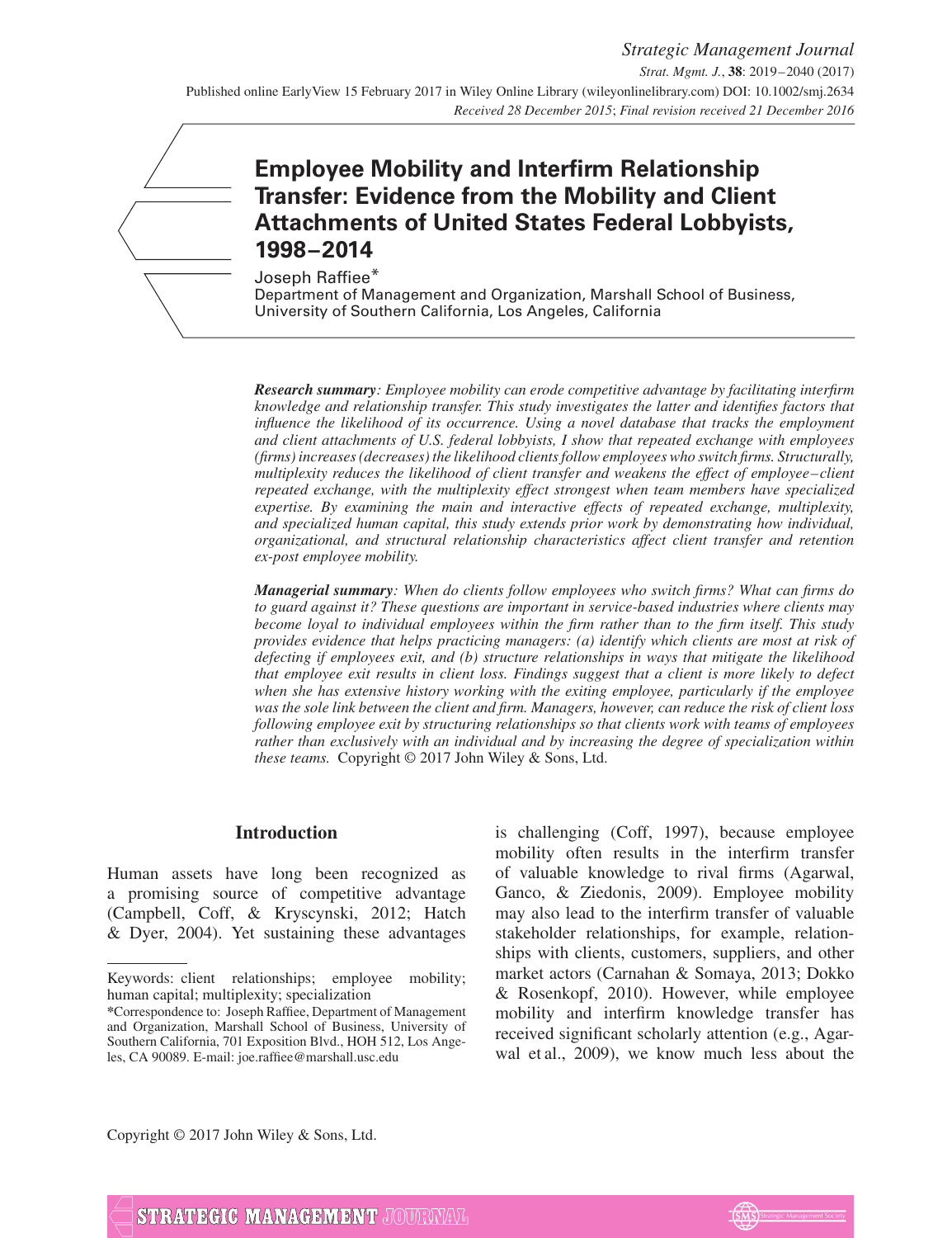conditions under which employee mobility leads to the interfirm transfer of relationships or what (if anything) firms can do to reduce the likelihood of its occurrence (Sorenson & Rogan, 2014).

In this article, I contribute to this literature by examining when employee mobility leads to interfirm client transfer in the context of professional services firms. Client transfer differs fundamentally from knowledge transfer in that the latter is often nonrivalrous and nonexcludable, while the former has agency and makes transfer choices. Accordingly, prior work examining the conditions that lead to knowledge transfer may not easily translate to client transfer, as client transfer presents its own unique set of challenges. $\frac{1}{1}$  $\frac{1}{1}$  $\frac{1}{1}$  I begin by theoretically arguing that employee–client and firm–client relationships are interrelated but distinct (cf. Broschak & Block, 2014) and empirically show that the likelihood a client follows an employee who switches firms increases with repeated exchange between the employee and client, but decreases with repeated exchange between the client and firm. When relationships are structured as multiplex (clients served by a team), however, clients will develop multiple employee–client relationships within the firm, reducing reliance on any specific employee. Accordingly, I hypothesize and find that multiplexity significantly reduces the likelihood that mobility leads to client transfer, while also weakening the effect associated with employee–client repeated exchange. By doing so, my study responds to recent calls urging scholars to investigate "the role that multiplex ties play in the retention of clients" (Rogan, 2014, p. 580). I extend this logic further to argue that the efficacy of multiplex relationship structures will vary with the human capital characteristics of multiplex team members. Drawing from the labor market specialization literature (Ferguson & Hasan, 2013), I theorize and find that the strength of the multiplexity main effect increases when teams are comprised of specialists rather than generalists, consistent with the theoretical argument that increased specialization and division of labor in team production of products and services increases the difficulty and perceived ability for an individual employee to replicate the production of value without his or her team (Liebeskind, 1996).

I test my hypotheses using data on the interfirm mobility of U.S. federal lobbyists. To overcome the inherent data challenges that have plagued scholars conducting empirical work in this area, I exploit the stringent reporting requirements mandated by the Lobbying Disclosure Act of 1995 and Honest Leadership and Open Government Act of 2007 that require all lobbying activity to be reported via lobbying disclosure reports to the Senate Office of Public Records. I use these reports to construct a novel database that tracks the employment *and* client attachments of all registered lobbyists between 1998 and 2014. Analysis of these data—including econometric corrections for selection and numerous fixed-effects regressions that help account for lobbyist, firm, client, and destination firm unobserved heterogeneity—provide robust support for my theory.

This article contributes to the growing literature on strategic human capital (Bidwell, Won, Barbulescu, & Mollick, 2015; Lecuona & Reitzig, 2014; Raffiee & Coff, 2016) and complements extensive work on interfirm knowledge transfer (e.g., Franco & Filson, 2006) by theoretically identifying conditions that facilitate interfirm relationship transfer. By doing so, this study adds empirical insights to the employee mobility literature by disentangling *what* is transferred through mobility (i.e., clients) from *who* is transferred through mobility (i.e., the employee[s]), a rarity in extant work, despite the prevalence of theoretical arguments in the mobility literature alluding to client transfer and its strategic importance (Campbell, Ganco, Franco, & Agarwal, 2012; Phillips, 2002; Wezel, Cattani, & Pennings, 2006). My findings have significant and widespread economic implications, particularly in the context of professional services, a crucial and substantial component of the U.S. economy that contributed more than \$2.2 trillion (∼20%) to the U.S. gross domestic product and was the leading source of U.S. private sector employment in 2011 (USITC Publication 4412). By examining the main and interactive effects of repeated exchange, multiplexity, and specialized human capital, this study empirically shows how individual, organizational, and structural relationship characteristics affect

<span id="page-1-0"></span><sup>&</sup>lt;sup>1</sup> Prior work has also shown that managerial mobility can lead to the general dissolution of client ties (Broschak, 2004; Broschak & Block, 2014). However, it thus far remains unclear if (or when) defecting clients "follow the individuals leaving the organizations" (Sorenson & Rogan, 2014: p. 272), in part due to empirical difficulties disaggregating employee–lient relationships from firm–client relationships. This limitation has important theoretical and practical implications because the competitive ramifications of resource *transfer* are distinct from resource *depletion* (Agarwal, Campbell, Franco, & Ganco, 2016).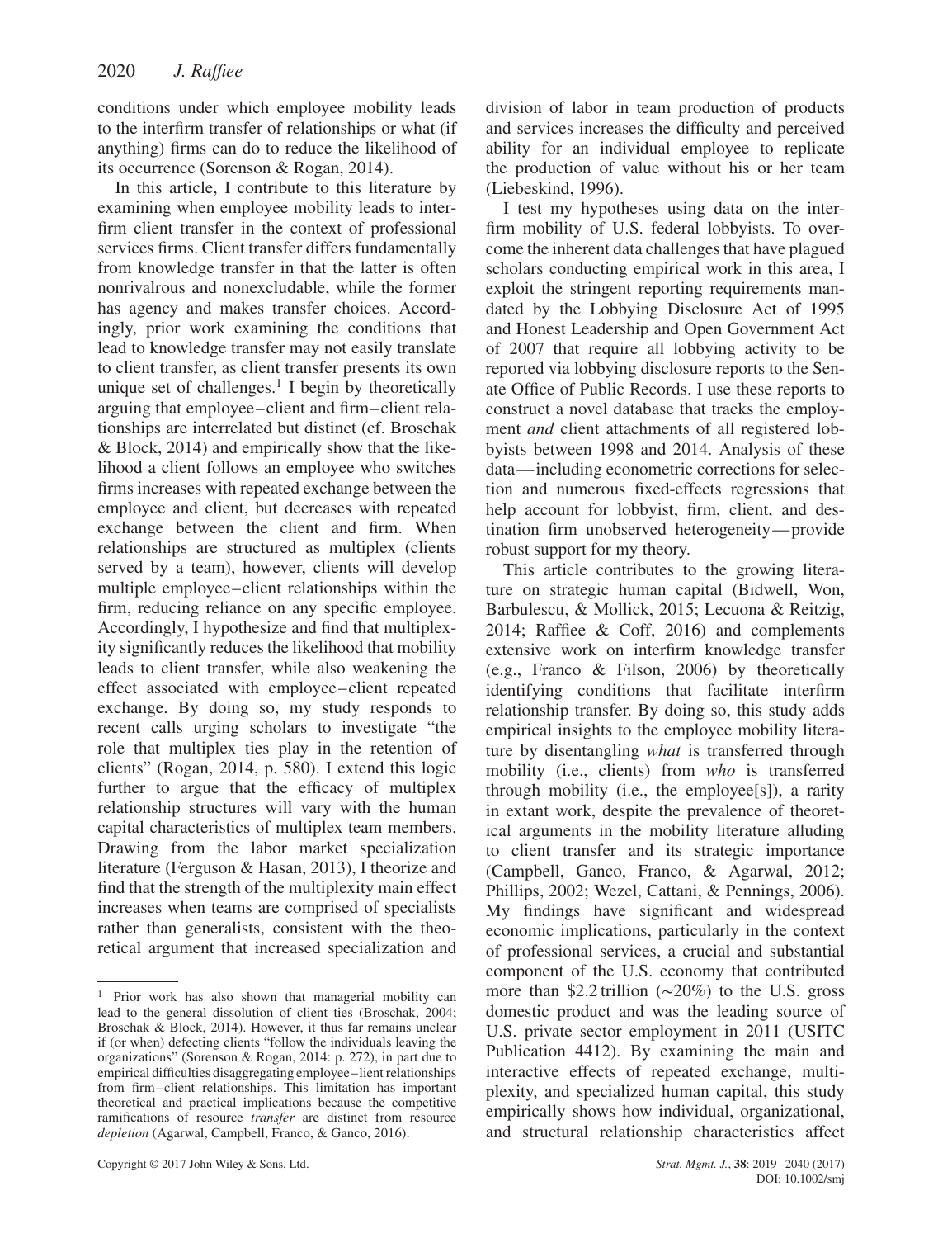the likelihood that employee mobility results in client transfer, thereby contributing to our theoretical understanding of the multilevel nature of relationship attachment (Bermiss & Greenbaum, 2016) and the sustainability of human-asset–based competitive advantages (Coff, 1997).

# **Theory and Hypotheses**

Human assets are crucial components for value creation and the emergence of competitive advantage, particularly in knowledge-intensive and professional services industries (Coff, 1997). The potential for employee mobility, however, may threaten these advantages because mobility can facilitate the interfirm transfer of knowledge (Aime, Johnson, Ridge, & Hill, 2010) and relationships (Carnahan & Somaya, 2013). While scholars have identified conditions that facilitate interfirm knowledge transfer (Agarwal et al., 2009) and outlined ways firms can reduce it (Liebeskind, 1996), the potential for client transfer presents unique challenges. Unlike knowledge, clients have free-will and therefore must decide whether or not they should follow an employee who engages in mobility to a different firm. Theoretically, I adopt the assumption that in cases of mobility both the employee and the firm prefer to retain the client relationship. As a result, relationship "ownership by a focal actor therefore depends on the orientation of the alter in each relationship" (Sorenson & Rogan, 2014, p. 263), with the alter being the client and the focal actor being the firm or employee.

My theory focuses on three sets of factors that I argue will influence a client's choice to follow an employee who switches firms and therefore the likelihood that mobility results in interfirm client transfer: (a) the strength of the client's relationship with the employee, (b) the strength of the client's relationship with the firm, and (c) structural characteristics regarding how the relationship is organized within the firm. In what follows, I develop arguments to explain how these factors directly and jointly affect client choice and therefore the likeli-hood mobility leads to client transfer.<sup>[2](#page-2-0)</sup>

# **Relationship Strength: Employee–client and Firm-client Repeated Exchange**

In this section, I focus on the strength of a client's relationship with the exiting employee and the strength of the client's relationship with the firm. Specifically, I examine the degree to which there has been repeated exchange, as theory suggests that repeated exchange generates a number of benefits that can strengthen and embed exchange relationships (Elfenbein & Zenger, 2013).

Importantly, I depart from prior work and treat a client's repeated exchange with the firm as distinct from repeated exchange with an employee (cf. Rogan, 2013). That is, when a client engages in repeated exchange with a firm, the same employee(s) may or may not be involved in the interaction. Therefore, repeated exchange occurs distinctly at the individual *and* organizational levels, and, as Elfenbein and Zenger (2013, p. 222) note, "a pattern of repeated interorganizational exchange generates both efficiency benefits to the firm and private benefits to individuals within the firm."

The benefits accrued from repeated exchange are both economic and relational (Kuwabara, 2011). First, logic from an economic perspective suggests that exchange partners will be driven by self-interest and make choices in a manner they believe will maximize (or at least maintain) their individual benefits. Accordingly, actors tend to remain in relationships when the perceived benefits are greater than alternative outside options (Emerson, 1981). Repeated exchange facilitates the accumulation of private information regarding client-specific needs, preferences, and behavioral norms (Bidwell & Fernandez-Mateo, 2010; Chatain, 2011), much of which may be tacit and difficult to codify (Mayer, Somaya, & Williamson, 2012). Over time, this facilitates shared organizational routines, common language, and relationship-specific investment (Dyer & Singh, 1998). These investments can be attributed to individuals (e.g., Anand, Gardner, & Morris, 2007) or firms (e.g., Biong & Ulvnes, 2011) and economically embed relationships by creating uncertainty regarding if (or how quickly) the client's needs could be met by outside options should the focal relationship end.

Second, logic from a relational perspective suggests that repeated exchange builds "mutual liking,

<span id="page-2-0"></span><sup>2</sup> Other factors may influence the odds of client transfer, for example, characteristics of the client firm (Broschak & Block, 2014) or the destination of where the mobile employee goes (Sorenson & Rogan, 2014). These factors are outside the scope of this article, but I attempt to empirically account for them in various

ways through my primary analysis and subsequent robustness checks.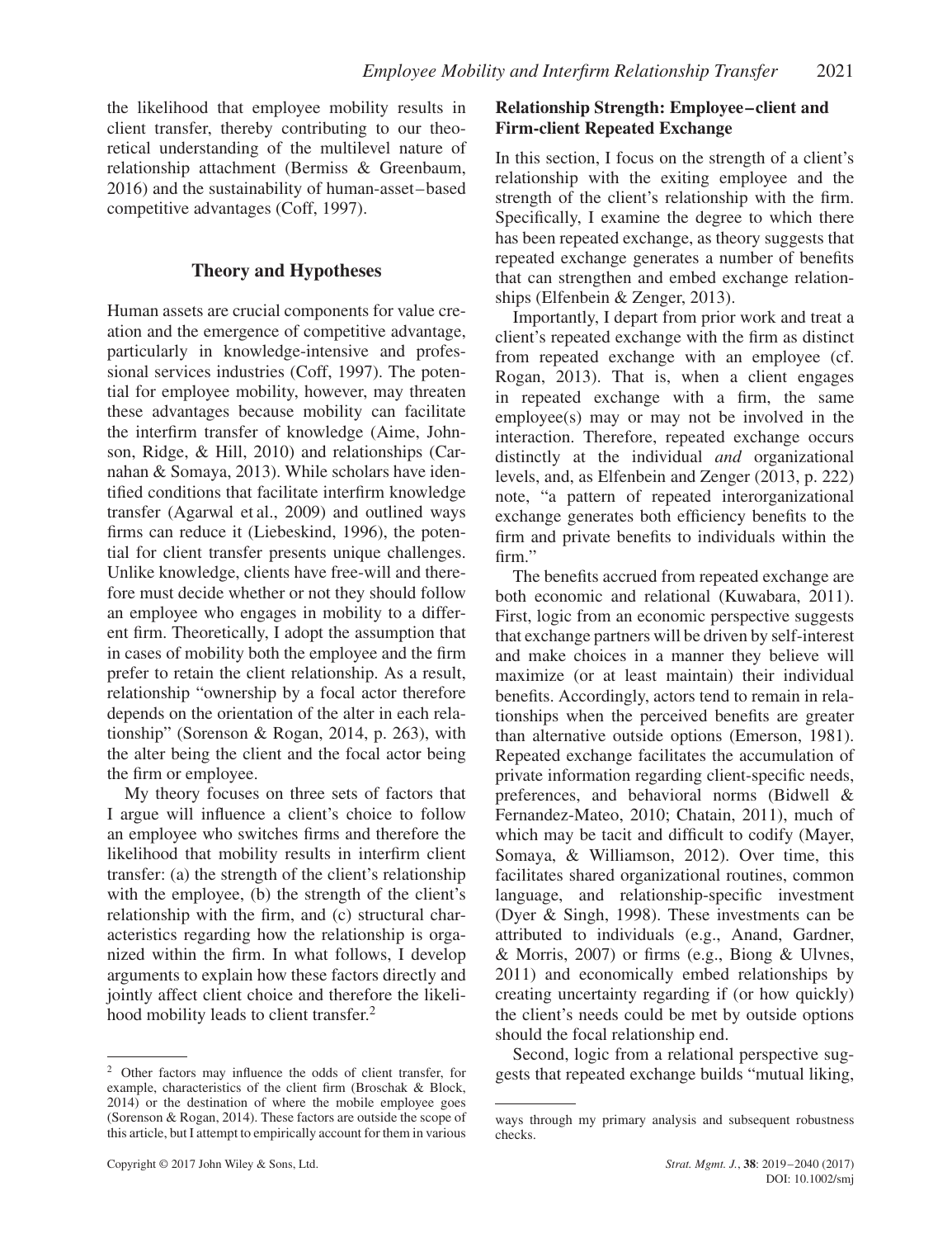trust, and the quality of a dyadic relationship" (Curhan, Neale, Ross, & Rosencranz-Engelmann, 2008, p. 192). This can lead actors to perceive the relationship as holding its *own* value above and beyond the economic and uncertainty reduction properties (Lawler & Thye, 1999). Like economic benefits, relational benefits can develop with individuals (Rosenkopf, Metiu, & George, 2001) and firms (Gulati, 1995). These benefits—the development of relational capital, goodwill, and trust—work to socially embed client relationships, thereby increasing the client's perceived relational cost associated with relationship severance.

Together, these arguments suggest that a pattern of repeated exchange generates economic and relational benefits that simultaneously strengthen employee–client and firm–client relationships. The strength of these relationships, in turn, should influence the locus of client attachment and therefore a client's decision to follow an employee who switches firms, albeit in different directions.

*Hypothesis 1: The greater the employee–client repeated exchange, the more likely the client will follow the employee if the employee exits, controlling for firm–client repeated exchange.*

*Hypothesis 2: The greater the firm–client repeated exchange, the less likely the client will follow the employee if the employee exits, controlling for employee-client repeated exchange.*

# **Relationship Structure: The Degree of Multiplexity**

As I have argued above, client relationships develop at multiple levels—clients build relationships with individual employees and relationships with the firm itself. However, from a structural standpoint, not all client relationships are organized in the same way—relationships vary in the degree to which they are structured as multiplex. Multiplexity, both at the interpersonal and interfirm levels, broadly refers to situations in which two or more relationships simultaneously occur (Shipilov, 2012). In this study, I follow Rogan (2014) and consider a client relationship to be multiplex if more than one employee works with the client. I do not require relationships to have multiple identities or functions (cf. Wasserman & Faust, 1994). Thus, multiplexity exists with a single identity (e.g., buyer–seller) but multiple individual ties (i.e., multiple employee–client relationships) (Shipilov, Gulati, Kilduff, Li, & Tsai, 2014).

In terms of determining where client loyalty resides, the degree of multiplexity complicates the allocation process because clients will develop individual relationships—each carrying their own economic and relational benefits—with each employee with whom they work. These relationships can be conceptualized as being aggregated toward the firm, thereby forming the micro-foundations of firm–client relationships. That is, multiplexity pits the employee not only against the firm in terms of competing for client loyalty, but also against the other employees with whom the client works. As multiplexity rises, this becomes increasingly problematic for employees who wish to switch firms and take clients, because larger teams serving clients means that clients are likely to be economically and socially embedded with other employees who will remain with the firm. As a result, for a mobile employee to convince a client to follow, the client's perceived benefits of following the mobile employee must outweigh the collective benefits from the client's relationships with the other team members, a conclusion a client is less likely to reach as the size of the team serving the client grows.

In addition, this issue is exacerbated by the fact that team production of services often creates a problem of nonseparability, where individual contributions to the creation of value can be difficult for clients to gauge (Alchian & Demsetz, 1972). These problems are particularly relevant in professional services where knowledge asymmetries make the quality of production opaque and difficult for clients to observe. Accordingly, issues of nonseparability, which arise from high levels of multiplexity can create further uncertainty and doubt regarding the mobile employee's ability to meet the client's needs without her team members. Together, these reasons suggest that the greater the degree to which a relationship is structured as multiplex (i.e., the size of the team serving the client), the more concerns a client is likely to have about following an employee who switches firms.

*Hypothesis 3: The greater the multiplexity, the less likely the client will follow the employee if the employee exits.*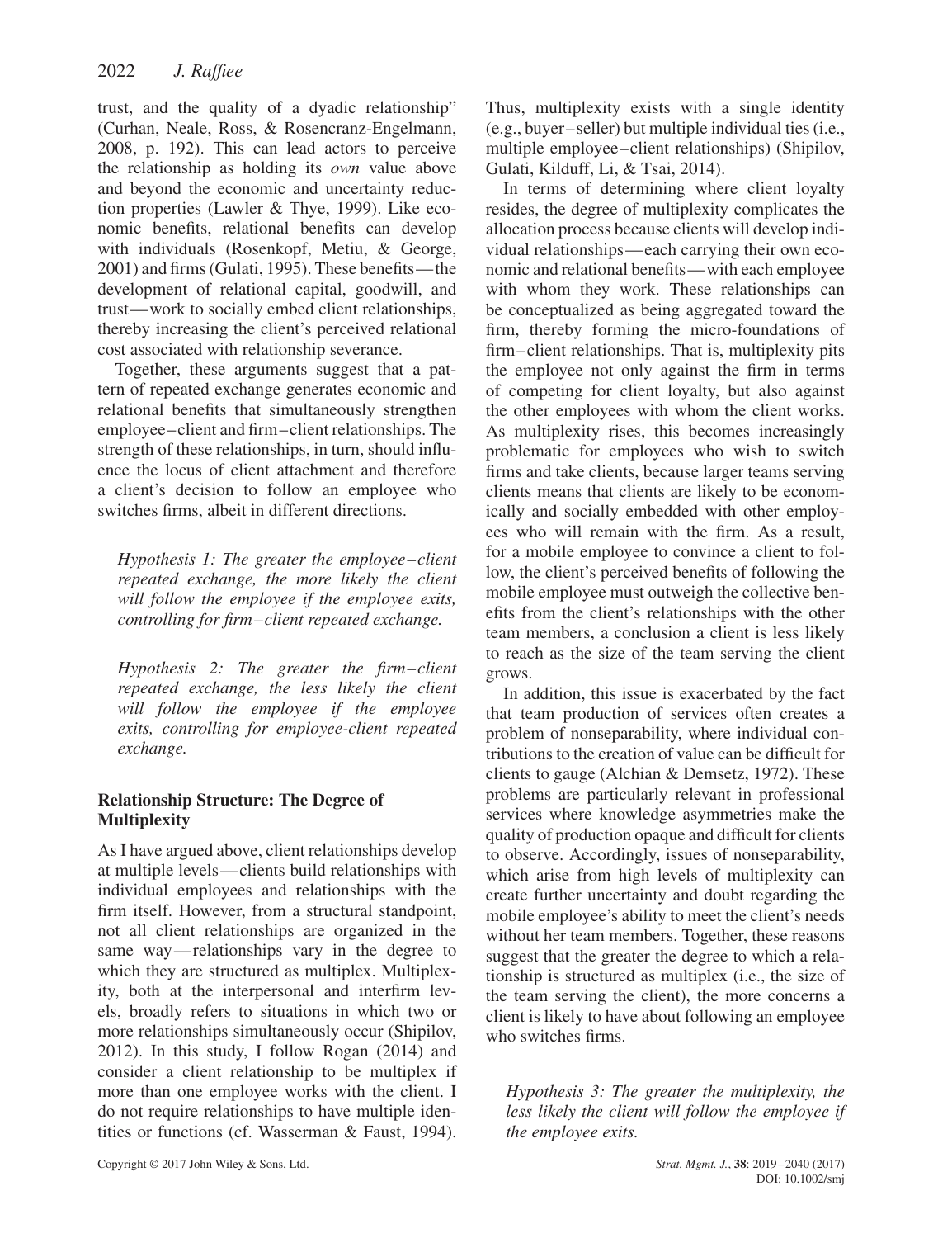While the arguments above point to a multiplexity main effect, similar logic can be used to argue for a moderating effect with respect to employee–client repeated exchange. Of course, even with high levels of multiplexity, the benefits associated with employee–client repeated exchange—specific knowledge and relational capital—will still be developed. However, when relationships are multiplex the client will also build relationships with other employees, which should decrease the relative degree to which the client becomes loyal to a specific employee, even if the client and employee have extensive repeated exchange. Again, this would be particularly true when the client simultaneously develops a high number of individual relationships with employees (i.e., large team). Therefore, while I still expect a positive relationship between employee–client repeated exchange and client transfer, the degree to which repeated exchange increases the relative strength of an employee–client relationship and therefore client loyalty should weaken as multiplexity increases.

*Hypothesis 4: Multiplexity moderates the relationship between employee–client repeated exchange and client transfer such that the positive effect of employee–client repeated exchange on the likelihood a client follows an employee if the employee exits decreases (becomes less positive) as multiplexity increases.*

# **Relationship Structure: Multiplexity and Specialized Expertise**

Thus far I have argued that multiplexity can reduce the risk of client transfer and dampen the effect of employee–client repeated exchange. While my multiplexity arguments focused on mechanisms related to the quantity of employees serving a client, not all employees have the same expertise. And so while greater multiplexity should decrease client transfer for the reasons above, its effectiveness should increase when multiplex teams are comprised of employees whose expertise structures cast further doubt on a client's belief that his or her needs can be met outside of the multiplex relationship. Accordingly, I focus on the degree to which the team has specialized versus generalized expertise.

The literature on labor market specialization differentiates between individuals who are specialists from those who are generalists (S. Rosen, 1983). To wit, some employees—specialists —have highly specialized knowledge and expertise in a single area (i.e., high depth and low breadth), whereas other employees—generalists—have a broader set of knowledge and expertise that touches upon a multitude of different areas (i.e., low depth and high breadth) (Ferguson & Hasan, 2013). On the one hand, multiplex teams can be comprised of employees who are specialists in different areas, which typically implies greater division of labor (S. Rosen, 1983). When specialization is used to disaggregate production in this way, it makes it unlikely that any individual employee will possess the knowledge needed to replicate team production on her own (Liebeskind, 1996). This, in turn, should translate into client concerns about following a mobile employee, as the employee's ability to effectively meet the client's needs without her team members would be in question. On the other hand, multiplex teams can be comprised of specialists in the same area, a composition that may imply less-explicit division of labor. When relationships are structured this way, it should also raise client concerns regarding an individual employee's ability to effectively serve his or her needs because teams of same-area specialists can amplify the problem of nonseparability. That is, determining an employee's unique contribution to the production of value can become more difficult for clients to discern if the employee is part of a large team who all specialize in the same area. Thus, when teams are comprised of specialists rather than generalists, on average, it should increase client concerns and create uncertainty about the choice to follow an employee who engages in mobility.

The logic above is further strengthened by the fact that specialists are often perceived by clients as being scarcer than generalists in professional services—even if objectively this is not the case. The perception of scarcity, regardless of objective reality, is in part a product of employee and firm actions. For example, R. E. Rosen (2010) details how specialization is used by law firms and attorneys as a marketing device to attract and retain clients. Similarly, Dunn and Mayhew (2004) note that auditors in public accounting often emphasize specialized expertise as a way to differentiate themselves from rivals. Indeed, Rosen (9, emphasis added) describes how specialists in the legal sector historically emerged as "a means to *hold onto a client* already in its stable." The perception of scarcity suggests that when a client works with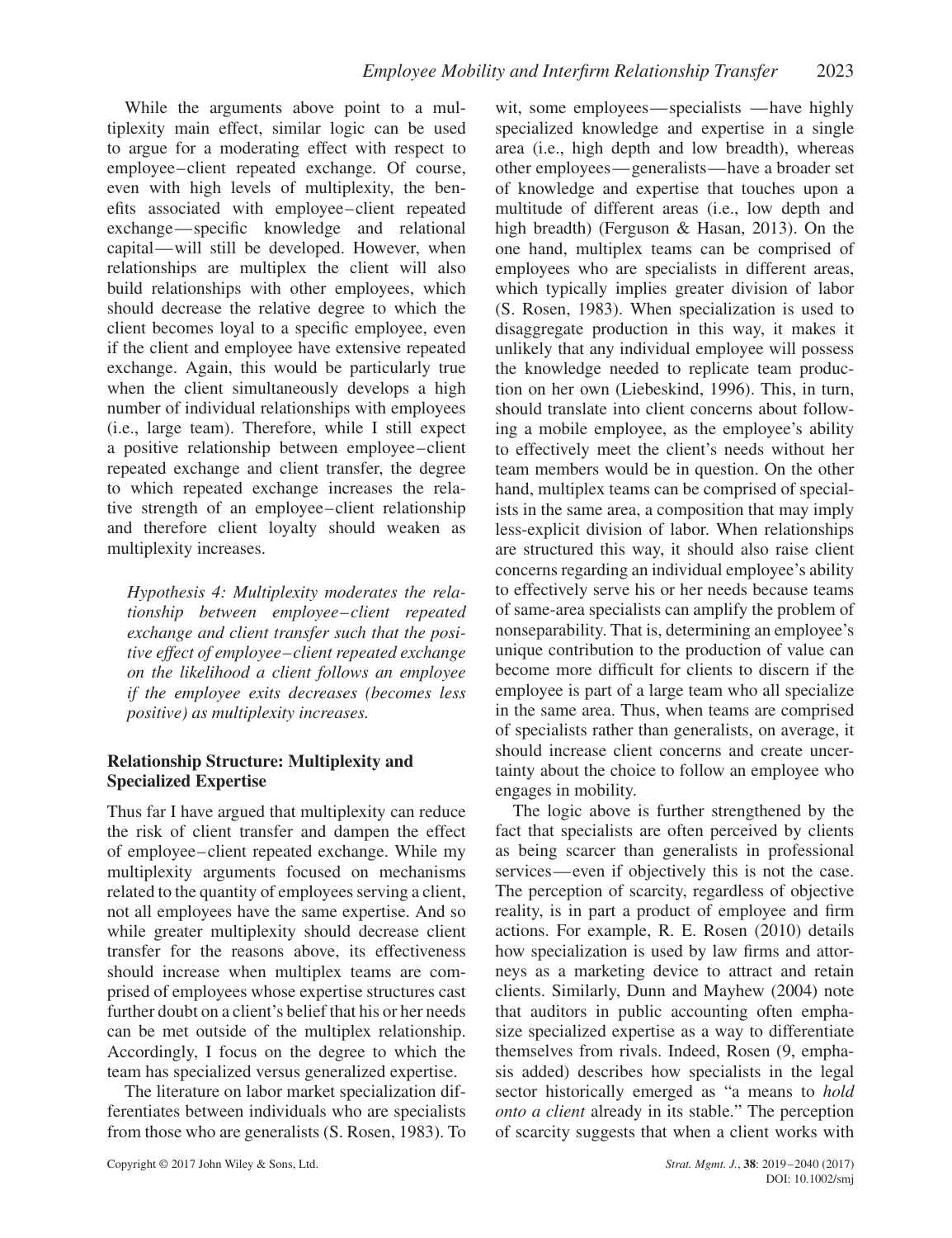specialist employees, it can create further doubt and uncertainty regarding the client's ability to have their needs effectively met outside of the focal relationship. As I elaborate below, the way in which this mechanism influences client transfer will largely depend on relationship structure—the degree to which the relationship is multiplex.

To begin, consider a scenario where a client relationship is not multiplex (i.e., it is exclusive). Because the employee is the sole link between the firm and client, increased employee specialization should increase the likelihood of client transfer postmobility. In other words, because the employee has specialized expertise and specialized expertise is often perceived as scarce (Wholey, 1985), it increases the uncertainty regarding whether or not the *focal firm* will be able to effectively replicate the employee's skills *internally* if the employee exits. In contrast, if the employee is a generalist, then the ability for the focal firm to internally replicate the employee's expertise would be less in question.

Now consider a scenario in which a client relationship is multiplex and team members have a high average level of specialized expertise. The perception of specialist scarcity suggests that as the number of employees involved in the relationship increases, the uncertainty from the client's perspective will become less about the focal firm replicating the employee's expertise internally and more about the *mobile employee*'*s* ability to replicate the expertise of his or her team members *externally* at her new firm. Indeed, even if the mobile employee is a specialist, if he or she was part of a highly specialized team, it can cast doubt regarding the employee's ability to create the same amount of value for the client at the new firm—due both to issues of nonseparability and because the client may perceive that few firms will have the level of business required to support a similarly large stable of specialists (Wholey, 1985). And so while adding employees to a client team should have the main effect of reducing client transfer (i.e., Hypothesis 3), the logic here suggests that the relative size of this effect should increase when teams have higher average levels of specialized expertise.

Importantly, the perceptual logic of scarcity works regardless of the areas the individual employees specialize. That is, if a team of employees are all same-area specialists, then replicating this expertise externally would be perceived as more difficult than replicating a team of generalists. The same holds true for teams in which all the employees are different-area specialists. Again, replicating this portfolio of (diverse) specialized expertise would be perceived as more difficult than replicating the expertise of a portfolio of generalists, which clients may perceive as less scarce.

*Hypothesis 5: Specialization moderates the relationship between multiplexity and client transfer such that the negative effect of multiplexity on the likelihood a client follows an employee if the employee exits increases (becomes more negative) when the team has higher average levels of specialized expertise.*

## **Methods**

## **Empirical Context**

I test my hypotheses in the context of the U.S. federal lobbying industry. Lobbying is defined as targeted activity geared toward shaping public policy outcomes (Drutman, 2015). Clients, mostly corporations and interest groups, hire lobbying firms to advocate for their interests in Washington, DC, arguing for specific legislation to be passed or for lawmakers to maintain the status quo (Baumgartner, Berry, Hojnacki, Leech, & Kimball, 2009). Lobbyists do so by providing issue expertise and political access (Bertrand, Bombardini, & Trebbi, 2014). Because public policy has become increasingly complex, lobbyists frequently function as bidirectional information filters—educating lawmakers regarding the implications of policy changes, while also informing clients about developments in Washington, helping clients make sense of policy, and advising clients about what they should do politically (Drutman, 2015). Indeed, when asked to describe what it is that lobbyists do, Nick Allard of the prominent lobbying firm Patton Boggs noted that the first thing lobbyists do is provide information to the government (e.g., pros and cons of legislation), but "second, and even more important, is that lobbyists provide information to their clients" (Leech, 2013, p. 38). Accordingly, lobbyists are in frequent contact with clients, to act as a conduit of information but also because successful advocacy requires a deep understanding of the client's business and political needs (Drutman, 2015).

The service-based nature of the lobbying industry is high in knowledge-intensity and low in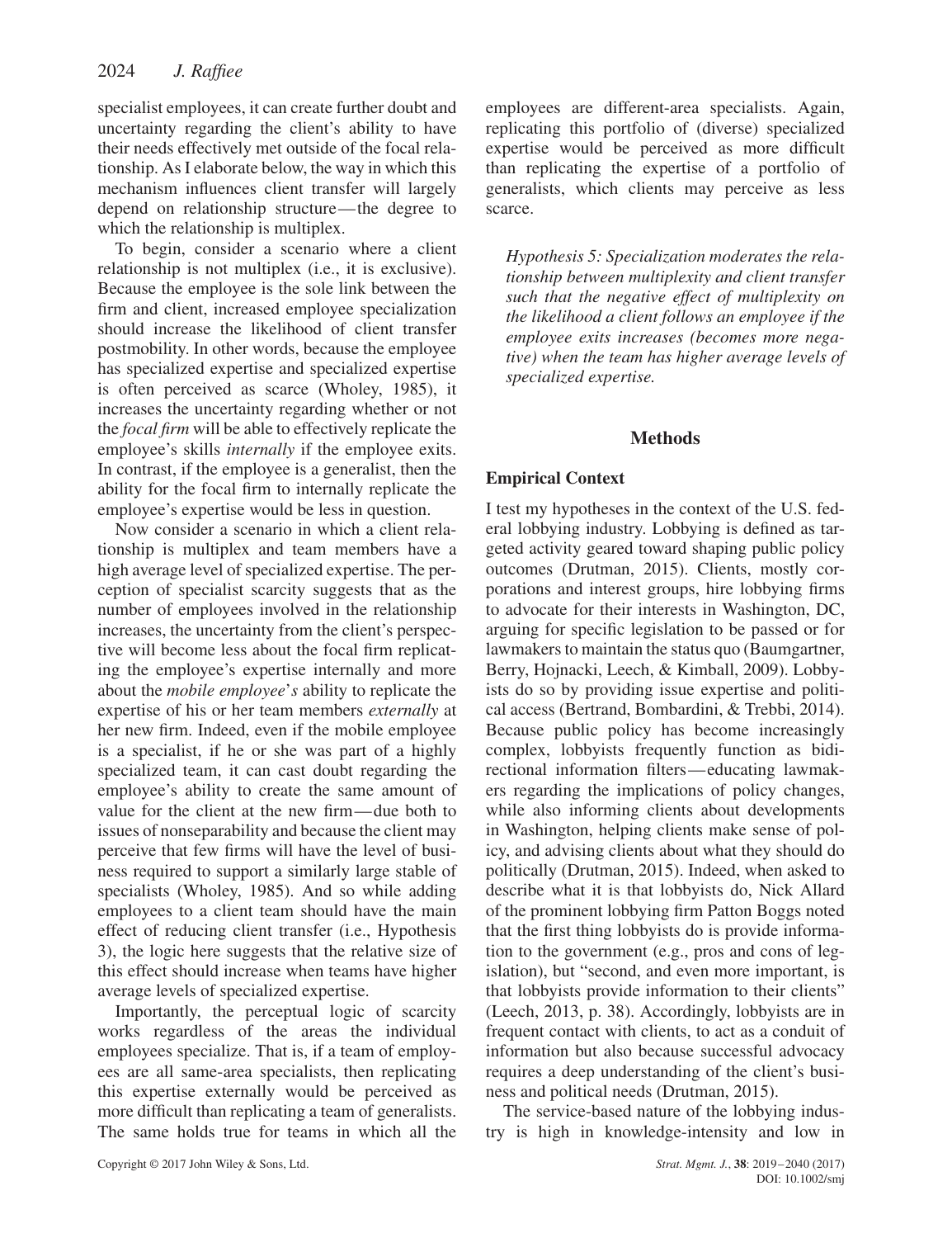capital-intensity, two characteristics that broadly define professional services firms, including but not limited to law (Phillips, 2002), accounting (Wezel et al., 2006), consulting (Anand et al., 2007), and advertising (Rogan, 2014). Within lobbying firms, lobbyists are compensated much like legal partners, with compensation largely tied to the value of the clients the lobbyist serves (Drutman, 2015). One difference is that lobbying firms tend to work for fixed fees rather than billable hours (Becker, 2011). Like other professional services, there is a high degree of employee–client interaction and maintaining client relationships is crucial to firm health and performance (Greenwood, Li, Prakash, & Deephouse, 2005).

The process of client acquisition for lobbying firms occurs both passively and actively. For instance, when asked how lobbying firms get clients, Bob Walker of Wexler & Walker Public Policy Associates responded that, "A lot of it is what we call 'over the transom'. It's just people who know the reputation of the firm and have an issue they think would fit, and they come to us," but also noted that "New clients also come from the outreach we do" (Leech, 2013, p. 19). Consistent with the focus of this article, lobbying firms also acquire clients though inbound lobbyist mobility (Wilson, 2014). Qualitative evidence from my informal interviews with lobbyists are consistent with the notion that clients are acquired through a mixture of passive and active recruitment strategies.

Once lobbying firms secure clients, they work to figure out how they can best serve the client's political needs. As Allard of Patton Boggs put it, a lobbyist's job is to problem solve—"a good lobbyist looks at the problem or challenge, or whatever it is that a client wants to accomplish, and the lobbyist analyzes it and comes up with a solution" (Leech, 2013, p. 37). Much like developing a case for litigation in the legal sector or creating a media campaign in the advertising industry, this process involves assessing feasibility, developing a strategy, and assembling the proper team to execute that strategy (Levine, 2009). Thus, a key benefit of hiring a lobbying firm, even if a client has its own in-house lobbyists, is that "Many independent lobbying firms—in fact, practically all—feature a full roster of legislative pros," some of whom have the deep expertise required to effectively lobby even peripheral policy areas (Levine, 2009: 64)—the firm value add is its lobbyists. As Holland and Knight partner Rich Gold explained, "The work we

do for clients, we don't get hired for a specific issue. … They hire our whole team as their outside team" (Wilson, 2014).

The process of lobbying is a long-term endeavor as there are rarely quick-fixes in Washington (Levine, 2009). Accordingly, Drutman (2015) provides empirical evidence that once a client hires a lobbying firm it tends to continue to lobby for extended periods of time—both due to the lengthiness of the legislative process but also because clients quickly get accustomed to the perceived benefits of having a political presence in Washington. For example, Bob Walker recalled that "many of our clients here have been here for a long, long time," and reflected that there are "a couple of clients here that have been here ever since the firm opened back in 1981" (Leech, 2013, p. 19). Thus, retaining existing clients is a key objective for lobbying firms because existing clients represent a steady stream of recurring revenue. Speaking directly to this point, Rob Smith of Venable's legislative practice group explained that while his firm is constantly looking for new clients, they are primarily concerned with cultivating the relationships with his firm's existing clients. Indeed, in Smith's own words, "If you're not focused on your current clients — they have options …You have to protect your own slice of pie before you reach for another slice" (Wilson, 2014).

The characteristics and dynamics of the federal lobbying industry provide a unique and appropriate context to examine client relationship transfer for several reasons. First, as detailed above, federal lobbying is a knowledge-intensive industry that is heavily reliant on lobbyist human and social capital (Bertrand et al., 2014). Second, clients represent a key source of value and client retention is a significant priority for lobbying firms. Third, employee mobility is not uncommon, and, despite the potential for noncompete and nonsolicitation enforcement, "lobbyists moving from one firm to another often take their clients with them" (Wilson, 2014). Fourth, following the passing of the Lobbying Disclosure Act of 1995 (henceforth LDA) and subsequent amendment via the Honest Leadership and Open Government Act of 2007 (henceforth HLOGA), all organizations are required to file lobbying disclosure reports with the Senate Office of Public Records (SOPR) that provide details on lobbying activity. As I detail below, the reporting requirements imposed by the LDA and HLOGA offer a unique opportunity to longitudinally link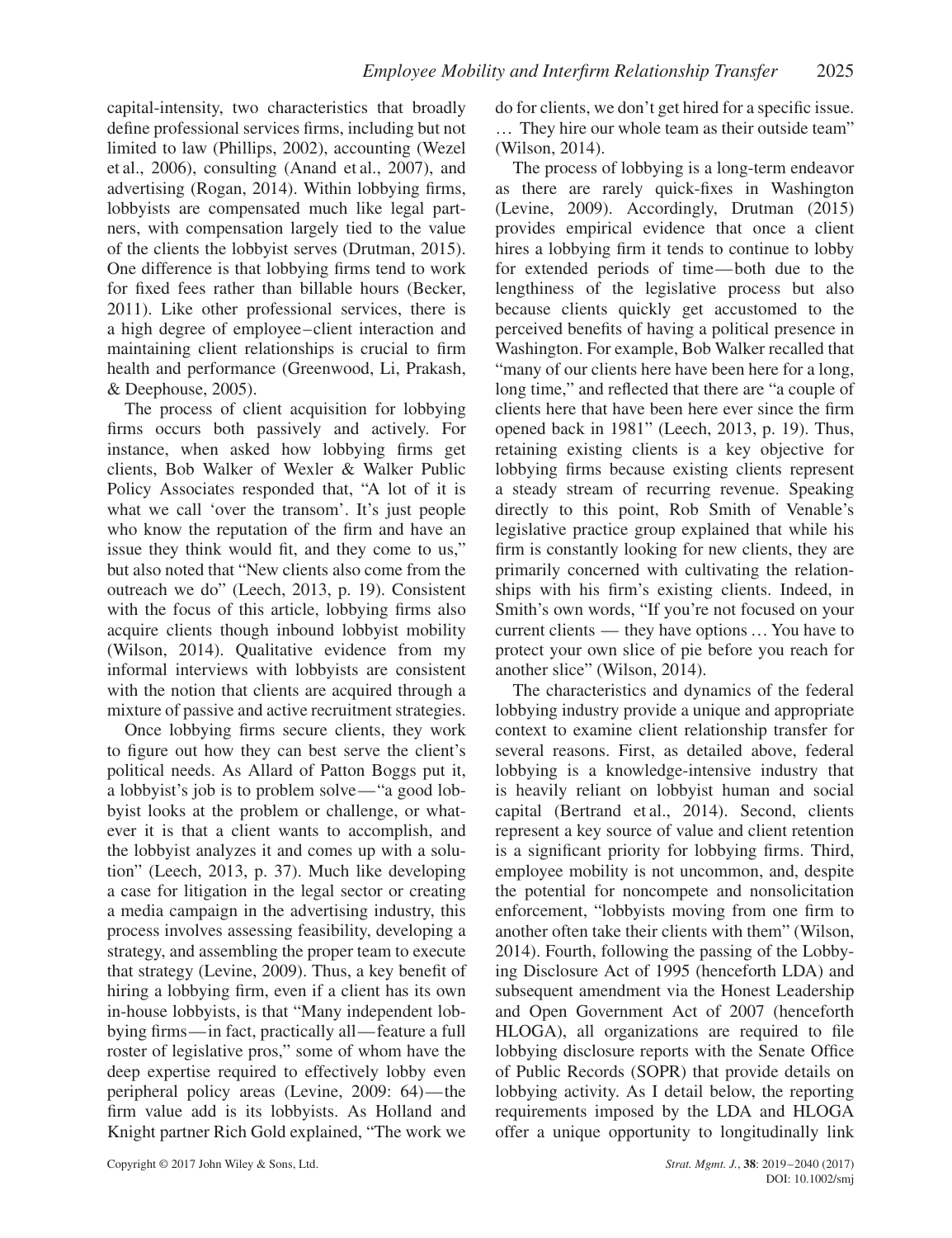individual employees with clients, a rarity in extant empirical work (Sorenson & Rogan, 2014).

# **Data and Sample**

The data used in this study are compiled directly from lobbying disclosure reports, which are legally mandated to be filed with the SOPR as stipulated by the LDA and amended by HLOGA. I obtained the data from the Center for Responsive Politics (CRP), a nonprofit and nonpartisan organization dedicated to promoting political transparency. The CRP collects data directly from the SOPR and maintains a database of all lobbying activity reported between 1998 and the present. $3$  Each lobbying report filed contains, among other things, information on the lobbying firm, the client, and the individual lobbyists involved in lobbying activity. The HLOGA amended the LDA, increasing the filing frequency for lobbying reports (semiannually to quarterly). An example of a lobbying report filed under the LDA is provided in Appendix S1 and an example of a lobbying report filed under the HLOGA is provided in Appendix S2. For reports filed under the HLOGA, I collapse the quarterly reports biannually to maintain consistency with the reports filed under the LDA. This results in an initial longitudinal data structure that has a maximum of 32 semiannual observational periods.

Because my hypotheses predict the likelihood of client transfer following employee mobility, I restrict my sample to situations in which employee mobility is observed. I begin with all lobbying firms that have at least two registered lobbyists (Wezel et al., 2006). I identify employee mobility if a given lobbyist *l* in period *p* occurs on a lobbying disclosure report as a registered lobbyist employed by lobbying firm  $f$ , but appears on a lobbying disclosure report in period  $p+1$  as registered lobbyist *l* for a firm other than firm *f*. Given the fluid nature of labor market transitions, in some cases lobbyist *l* will appear as registered to lobby for firm *f* and a firm other than firm *f* in period  $p + 1$ . In these cases, I require that lobbyist *l* registers to lobby for the new firm and only the new firm in period  $p + 2$  (i.e., lobbyist no longer registers to lobby for firm *f*) in order to ensure a clear mobility event.<sup>4</sup> Because lobbyists tend to work for multiple clients, I predict the likelihood that a specific client will follow a specific lobbyist who engages in mobility. The unit of analysis is the lobbyist-firm-period-client. Thus, I have an observation for each client a lobbyist works with when they engage in mobility and I estimate the likelihood that that specific client follows the lobbyist to the new firm. In my primary analysis I analyze the mobility of 1,859 unique individual lobbyists representing 18,305 lobbyist-firm-period-client observations. As detailed below, in my estimation strategy and robustness checks, I attempt to account for selection and unobserved heterogeneity in several ways, including a Heckman (1979) correction and a series of conservative fixed-effects estimations.

A potential limitation of the data is that I do not observe lobbyists who do not meet the requirements to register as federal lobbyists or those who meet the criteria but choose not to register (Drutman, 201[5](#page-7-2)).<sup>5</sup> Despite this limitation, the use of lobbying disclosure reports to identify lobbyist mobility compares favorably with other common practices of identifying employee mobility in the strategy literature,

<span id="page-7-0"></span><sup>&</sup>lt;sup>3</sup> The CRP research team dedicates a significant amount of time and resources to maintain the accuracy of the data. For example, CRP researchers manually comb the data searching for errors and/or inconsistencies. In situations in which it appears the data contains errors, CRP researchers contact the SOPR and/or the report filer for clarification. The CRP also standardizes variants of individual lobbyist names, lobbying firm names, client firm names, and assigns each lobbyist a unique identifier. The unique identifier facilitates the identification of lobbyists over time. With respect to firm names, to guard against type I errors with regard to mobility, with the help of two research assistants, I manually searched every firm in my sample to identify name changes, mergers, and acquisitions, many of which are not reflected consistently in the CRP's standardized names. The raw data (prior to my manual corrections) used in this study was downloaded on April 11, 2014, from the CRP website [https://www.opensecrets](https://www.opensecrets.org/) [.org/.](https://www.opensecrets.org/)

<span id="page-7-1"></span><sup>4</sup> There are multiple ways in which to identify mobility events—particularly given the presence of lobbyists who register to lobby at multiple firms simultaneously. As detailed in the robustness checks, my results are robust to a number of mobility coding schemes—both restrictive and relaxed—which increases the reliability of the results and robustness of the theory developed (see Ge, Huang, & Png, 2016).

<span id="page-7-2"></span><sup>5</sup> According to the LDA, lobbying activity is defined as "*lobbying contacts and efforts in support of such contacts, including preparation and planning activities, research and other background work that is intended, at the time it is performed, for use in contacts, and coordination with the lobbying activities of others,*" where a lobbying contact is defined as, "*any oral or written communication (including an electronic communication) to a covered executive branch official or a covered legislative branch official.*" Registration according to the LDA is required if a registrant employs a lobbyist who lobbies for a client and "*he or she makes more than one lobbying contact and his or her 'lobbying activities' constitute at least 20% of the individual's time in services for that client.*" Detailed information on the LDA and amendments by the HLOGA can be found here: [http://lobbyingdisclosure.house](http://lobbyingdisclosure.house.gov/amended_lda_guide.html) [.gov/amended\\_lda\\_guide.html.](http://lobbyingdisclosure.house.gov/amended_lda_guide.html)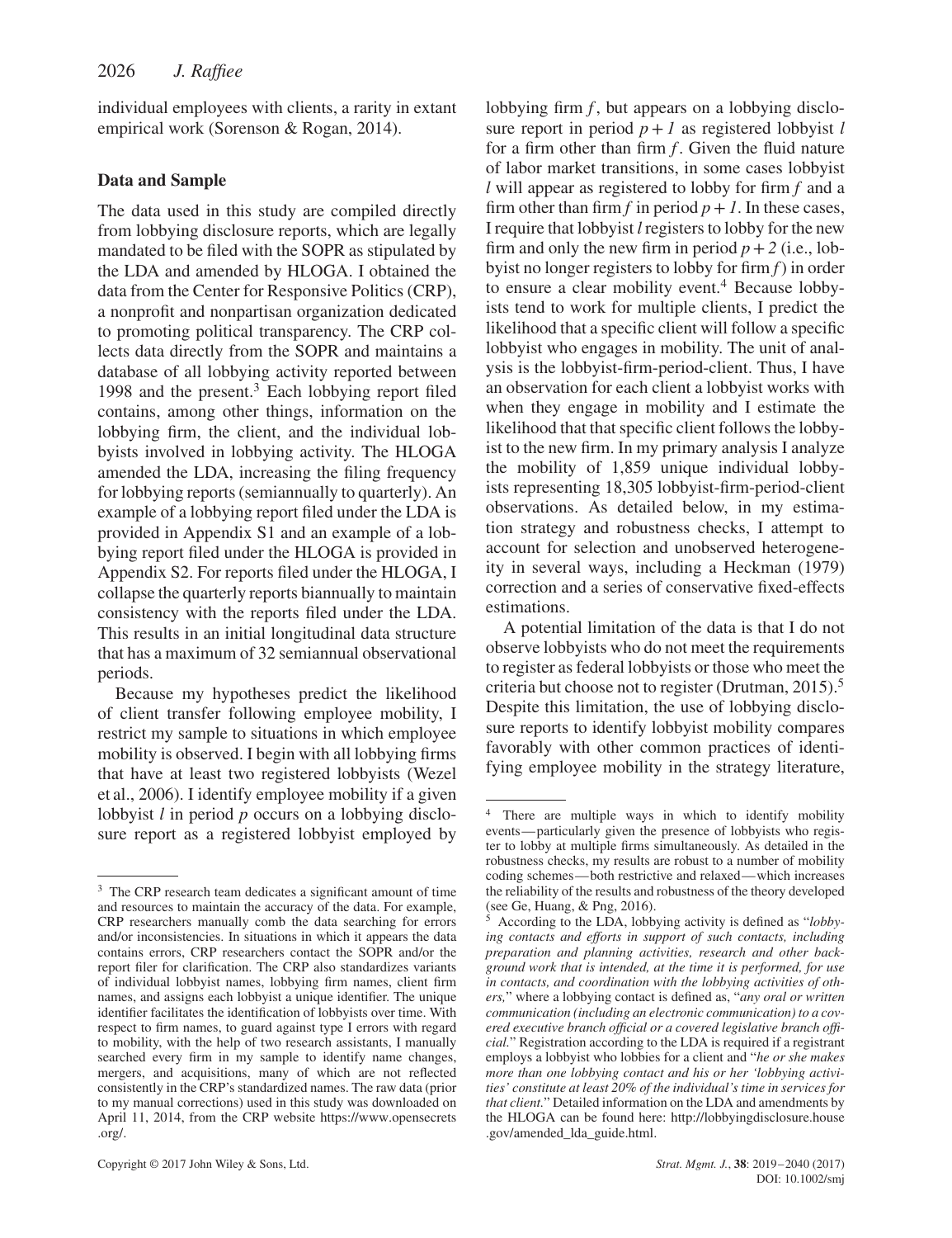such as the use of patents, a technique where mobility is only observed for the fraction of employees who patent at multiple firms (Ge et al., 2016). That said, there is a strong incentive for actors to comply with the LDA, as whoever knowingly and corruptly fails to comply with any provision of the LDA (e.g., reporting) may be fined up to \$200,000 and imprisoned for up to 5 years under Title 18 if the United States Code. Indeed, Jack Burkman, founder of the lobbying shop JM Burkman and Associates, alluded to this when discussing new client registrations, "We come from the school of thought that it pays to be squeaky clean, because lots of folks watch these registrations … So, if it's close, you file" (Wilson, 2014). Lobbying reports filed with the SOPR are commonly used by national political websites (e.g., Politico, Roll Call, The Hill) and political watchdog organizations (e.g., [Factcheck.org\)](http://factcheck.org) to track lobbying activity and money in politics.

#### **Dependent Variable**

*Client Transfer* is measured with a dummy variable set to 1 if a client that a lobbyist works for in period *p* follows them to their new firm in period  $p+1$ . To ensure that the client is following the employee and not simply returning to a firm in which they have prior ties, I also require that the client has not enlisted the services of the lobbyist's new firm in prior periods. In professional service industries, clients often employ numerous service firms simultaneously. My results are robust if I require the client to sever the relationship with the employee's prior firm or allow split business.

#### **Independent Variables**

*Employee–Client Repeated Exchange (Employee–client RE)* is measured as the number of periods a given lobbyist *l* lobbied for a given client *c* for lobbying firm *f* , prior to mobility. Thus, this measure captures the employee–client joint tenure at a focal firm or the number of periods the client has enlisted the services of the given lobbyist at the focal firm.

*Firm–Client Repeated Exchange (Firm–client RE)* is measured as the number of periods a given lobbying firm *f* lobbied for a given client *c*, prior to the mobility of lobbyist *l*. Thus, this measure captures the firm–client joint tenure or the number of periods the client has enlisted the services of the given lobbying firm.

*Multiplexity* is measured as the total number of lobbyists at a given lobbying firm that are registered to lobby for a particular client in a given period. Therefore, a value of 1 indicates that the client is exclusively tied to a single lobbyist, whereas a value of 6 indicates that a total of six individual lobbyists (the focal lobbyist and five others) jointly lobby for the client in a given period.

*Specialization* (specialized expertise) is measured with an issue-based Herfindahl-Hirschman Index (HHI) as used by Bertrand et al. (2014). HHIs are a commonly used measure to capture labor market specialization (Ferguson & Hasan, 2013). The LDA and HLOGA require that all lobbying reports list the issues lobbied. There are 79 distinct issue codes (see Appendix S3). These issues, along with the dollar value associated with the lobbying report, allow me to determine the degree to which a given lobbyist specializes in a particular issue or lobbies across issues more generally. Given that multiple issues and multiple lobbyists can be listed on a single report, I follow Bertrand et al and divide the dollar amount by the number of lobbyists listed on that report. I then divide this amount by the number of issues listed on the report. The result is an issue- and lobbyist-weighted dollar value for each lobbying report. Summing these values across issues by lobbyist allows me to create the total amount of lobbying revenue a lobbyist earned for a particular issue, adjusted by the number of lobbyists and issues on a given report. I use these amounts to calculate an issue-based HHI for each lobbyist based on their lobbying history using the following formula:

Specialization = 
$$
\sum_{i=1}^{N} s_i^2.
$$

where  $s_i$  is the share of lobbyist revenue of issue *i* and *N* is the number of issues the lobbyist has lobbied. This value is bound between 0 and 1. Higher values indicate specialists and lower values represent generalists. I take the average of these values across all lobbyists who work with a given client in a given period to capture the degree to which the lobbyist team has specialized expertise.

## **Control Variables**

To control for alternative explanations, I include a number of controls at the firm, lobbyist,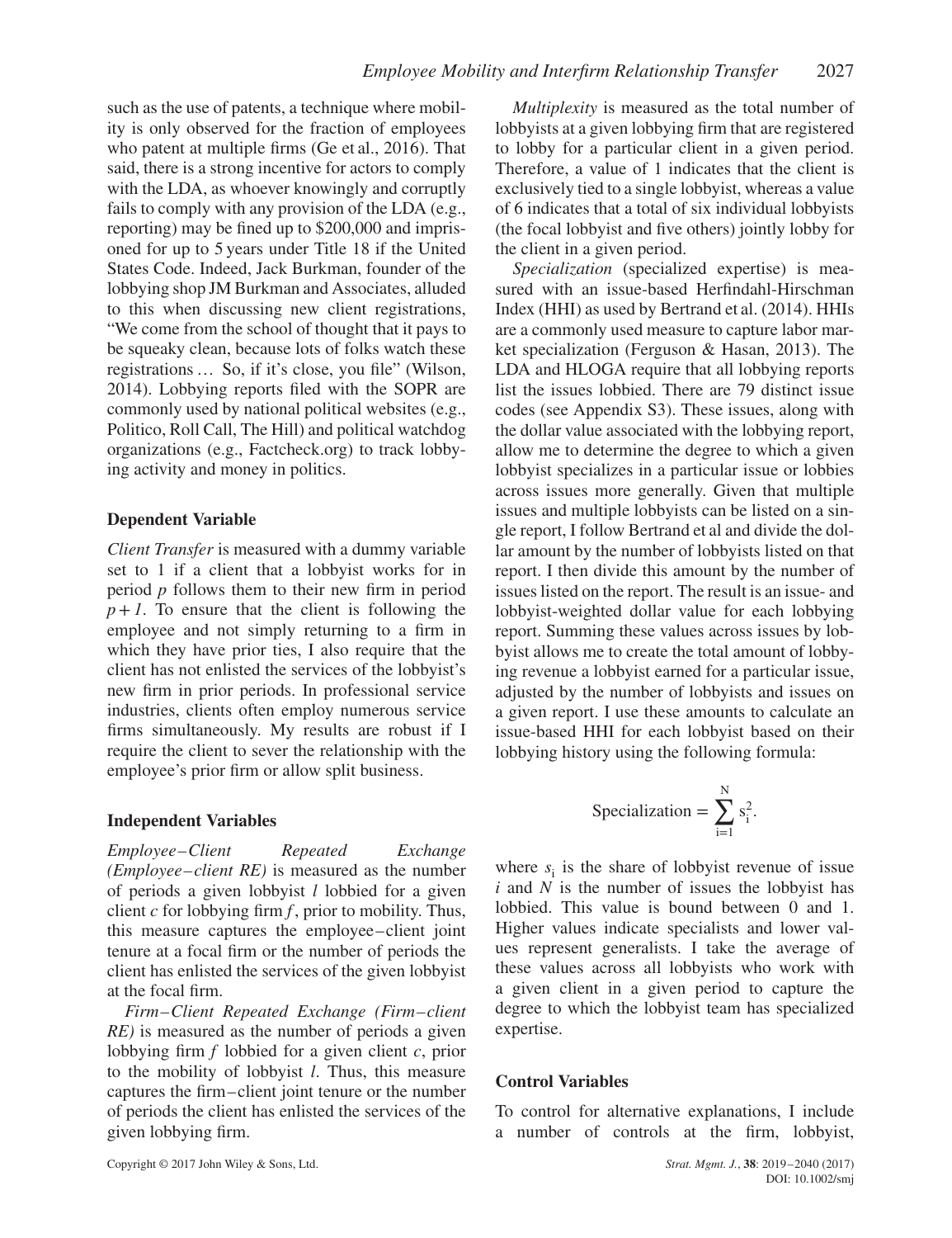client, and lobbyist–client levels. To establish time-precedence, if the employee reports lobbying for a new firm in period  $p+1$ , the control variables are calculated based on data in period *p*.

At the lobbying firm, I control for lobbying firm experience (*F.experience*) as the total number of periods the lobbying firm has actively lobbied, the total number of clients (*F.clients*) the lobbying firm is registered to lobby for, the total number of lobbyists (*F.lobbyists*) the lobbying firm employs, and the logged revenue generated per lobbyist (*F.performance*). With regard to the individual lobbyists, I control for lobbyist experience (*L. experience*) as the number of periods the lobbyist has actively lobbied, lobbyist tenure (*L.tenure*) as the number of periods the lobbyist has lobbied for the focal firm, and lobbyist client portfolio (*L.clients*) as the total number of clients the lobbyist has. To control for potential resource dependence, I control for the percentage of total client spend the individual lobbying contract represents *(LC.percent.client*) and the amount the lobbying contract represents as a percentage of total revenue the lobbyist generates (*LC.percent.lobbyist*). I also control for whether the lobbyist exited individually or collectively (*L*.*co-mobility*). Specifically, I include a count variable of the number of lobbyists who work for a specific client while registered to lobby for lobbying firm *f* in period *p* who jointly registered to lobby for a firm other than firm *f* in period  $p+1$ . Therefore, a value of 1 indicates that the lobbyist switched firms alone and a value of 6 indicates that a total of six lobbyists (the focal lobbyist and five others) jointly moved. For each client, I focus on whether or not lobbyists who jointly worked with that specific client engage in co-mobility. Thus, when a lobbyist works with multiple clients, it is possible that the lobbyist engages in co-mobility with respect to a particular client and engages in individual mobility with respect to other clients.

At the client level, I control for the number of in-house lobbyists the client firm employs (*C.in-house*), the number of external lobbyists the client firm employs (*C.lobbyists*), the number of lobbying firms the client has hired (*C.firms*), and the logged total amount of dollars the client spends on lobbying activities for external firms (*C.spend*). Finally, I include period fixed effects in all models to absorb changes in the macro economy, political climate, and political lifecycles.

## **Estimation Strategy**

Given the binary nature of my dependent variable, I test my hypotheses using probit regression (Hoetker, 2007). Because most lobbyists work with multiple clients per period and because some lobbyists experience multiple mobility events, I estimate a cluster corrected covariance matrix that adjusts standard errors for intragroup correlation within lobbyists. Interpretation of interaction effects in probit models is not straightforward because the estimated coefficient for the interaction term does not necessarily convey meaningful information given that the magnitude, sign, and significance of the interaction is conditional on the values of all other variables in the model (Hoetker, 2007). Accordingly, I follow the best-practice recommendation of Hoetker (2007) and use graphical presentations to discuss and interpret interaction hypotheses.

My sample consists only of employees who engage in mobility and is therefore not random. I address this econometrically by employing Heckman's (1979) two-stage sample selection correction. Specifically, I first estimate a probit model in which I predict employee mobility (i.e., selection model). From this I calculate the inverse-mills ratio  $(\lambda)$  and insert it into my primary estimations where I examine the hypotheses developed above. The identifying assumption of the Heckman model is that the selection model contains at least one covariate—an instrument—which is correlated with mobility, but not correlated with the likelihood that a given client will follow the mobile employee. I follow Kim and Marschke (2005) and Agarwal et al. (2009) and use gender (*L.gender*) as an instrument for mobility. *L.gender* is a dummy variable that takes the value of "1" for females and "0" for males. As detailed by Kim and Marschke (2005), the underlying logic for this instrument is that empirical patterns suggest that women have higher overall rates of turnover (mobility) relative to men (Light & Ureta, 1992), particularly in the context of professional services (Campbell, Ganco, et al., 2012). However, there should not be any unobserved differences across gender (e.g., ability, quality) that, conditional on the controls and explanatory variables, would influence client transfer.<sup>[6](#page-9-0)</sup> Lobbyist gender

<span id="page-9-0"></span> $6$  Approximately 27% of lobbyists in the data are female (32%) of mobile lobbyists). Empirically, *L.gender* is positively related to employee mobility in the selection model but insignificant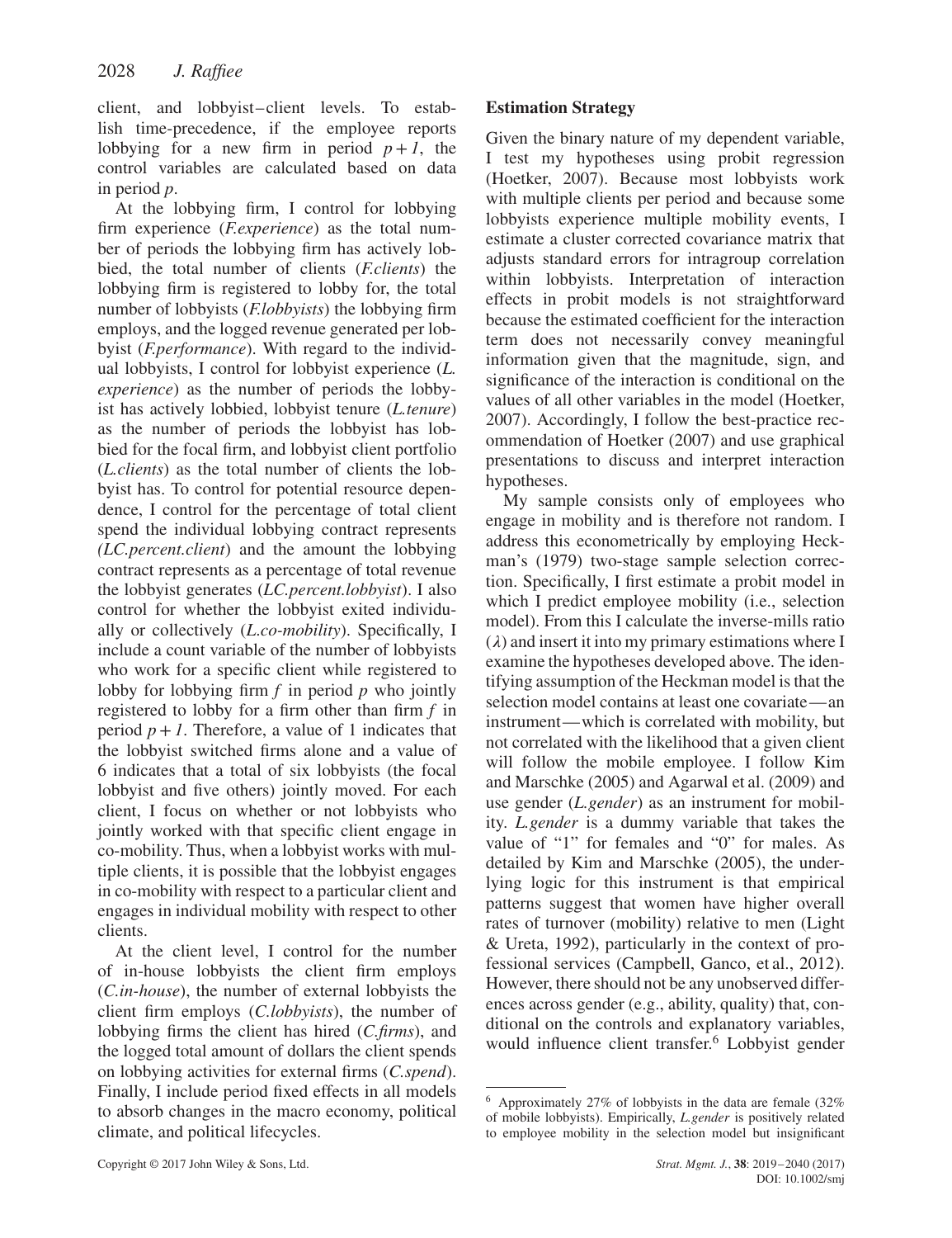| Total<br>lobbyists <sup>2</sup> | Mobile<br>lobbyists               | Mobility<br>events                | Mobility events w/o<br>any client transfer | Mobility events<br>w/ client transfer |
|---------------------------------|-----------------------------------|-----------------------------------|--------------------------------------------|---------------------------------------|
| 19,608                          | 1,859                             | 2,145                             | $1,247(58.14\%)$                           | 898 (41.86%)                          |
| Clients of<br>mobile lobbyists  | Exclusive<br>client relationships | Multiplex<br>client relationships | Clients who do not<br>transfer             | Clients who<br>transfer               |
| 18,305                          | $1,248(6.82\%)$                   | 17,057 (93.18%)                   | 15,756 (86.07%)                            | $2,549(13.93\%)$                      |
|                                 |                                   |                                   |                                            |                                       |

Table 1 *Database Summary Statistics*<sup>1</sup>

<sup>1</sup> These statistics will vary depending on the way in which mobility is operationalized, as described above. However, the general patterns are similar with alternative mobility coding schemes.

 $2$  This number refers to external lobbyists who work at lobbying firms. In total, there are  $42,851$  unique lobbyists in the data, including in-house lobbyists who are employed directly by client firms.

was coded by matching the first name of lobbyists listed on the lobbying reports with common male and female first names collected from the census of Social Security card applications filed with the United States Social Security Administration.<sup>[7](#page-10-0)</sup>

#### **Results**

Table 1 presents general summary statistics of the data. As detailed in Table 1, the data contain 19,608 unique lobbyists working at lobbying firms. Of these lobbyists, 1,859 engage in mobility at some point during the sample window, resulting in 2,145 mobility events. These mobility events generate 18,305 lobbyist-firm-period-client observations, an observation for each client a lobbyist works with at the time of mobility. The majority (93.18%) of these client relationships are multiplex with approximately 64% involving multiplex teams of five lobbyists or less.

A potential concern with my empirical design is the possibility that lobbyists move only after receiving assurance that clients will follow. The patterns in Table 1 provide some descriptive evidence suggesting that this does not appear to be the norm. That is, approximately 58% of mobility events do not result in any client transfer and approximately 86% of clients at the time of mobility do not transfer. While unobservables make it difficult to rule out the pre-assurance possibility completely, the fact that most clients do not transfer helps alleviate some of this concern.

Figure 1 provides kernel-density estimates for the distribution of lobbyist levels of specialization. In Figure 1a, density estimates are provided at the individual lobbyist level using data on all 2,145 mobility events. The vast majority of mobile lobbyists are generalists, however, there is a slight bump in density as specialization approaches 1, indicating that some are highly specialized in a single issue area. Similar patterns hold for the overall distribution of lobbyists in any given period, not just for mobile lobbyists at the time of mobility. Figure 1b provides density estimates for specialization at the team level for all 18,305 lobbyist-firm-period-client observations. The distribution in Figure 1b is similar to the distribution in Figure 1a, albeit with a less pronounced increase in density as specialization approaches 1. Together, these figures suggest that the supply of specialists tends to be more scarce than the supply of generalists in the lobbying context (Figure 1a), and that highly specialized teams appear to be even more scarce (Figure 1b). $8$ 

when included in the model that predicts client transfer. That said, I acknowledge that my instrument may have some limitations, and so in my robustness checks I estimate a series of fixed effects regressions—including a stringent fixed-effects structure with firm-period-lobbyist fixed effects—which help at least partly alleviate some of these concerns.

<span id="page-10-0"></span><sup>7</sup> For unisex names, two research assistants determined lobbyist gender by examining various internet sources (e.g., LinkedIn, lobbying firm websites, news articles). The name of the lobbyist and lobbying firm name were used in tandem during searches to ensure the precise lobbyist was located and not a random person who happens to have the same first and last name. Gender was determined by examining photos when available and gender-specific language (e.g., "she," "her") used to describe the lobbyist in biographies, news articles, press releases, and so on.

<span id="page-10-1"></span><sup>8</sup> Note that the distribution of specialists as shown in the kernel-density estimates is only suggestive of specialist scarcity because I am unable to observe actual client demand for specialists. Accordingly, it is possible that the market for specialists is clearing. Note also that my results remain robust when I use the natural log for specialization.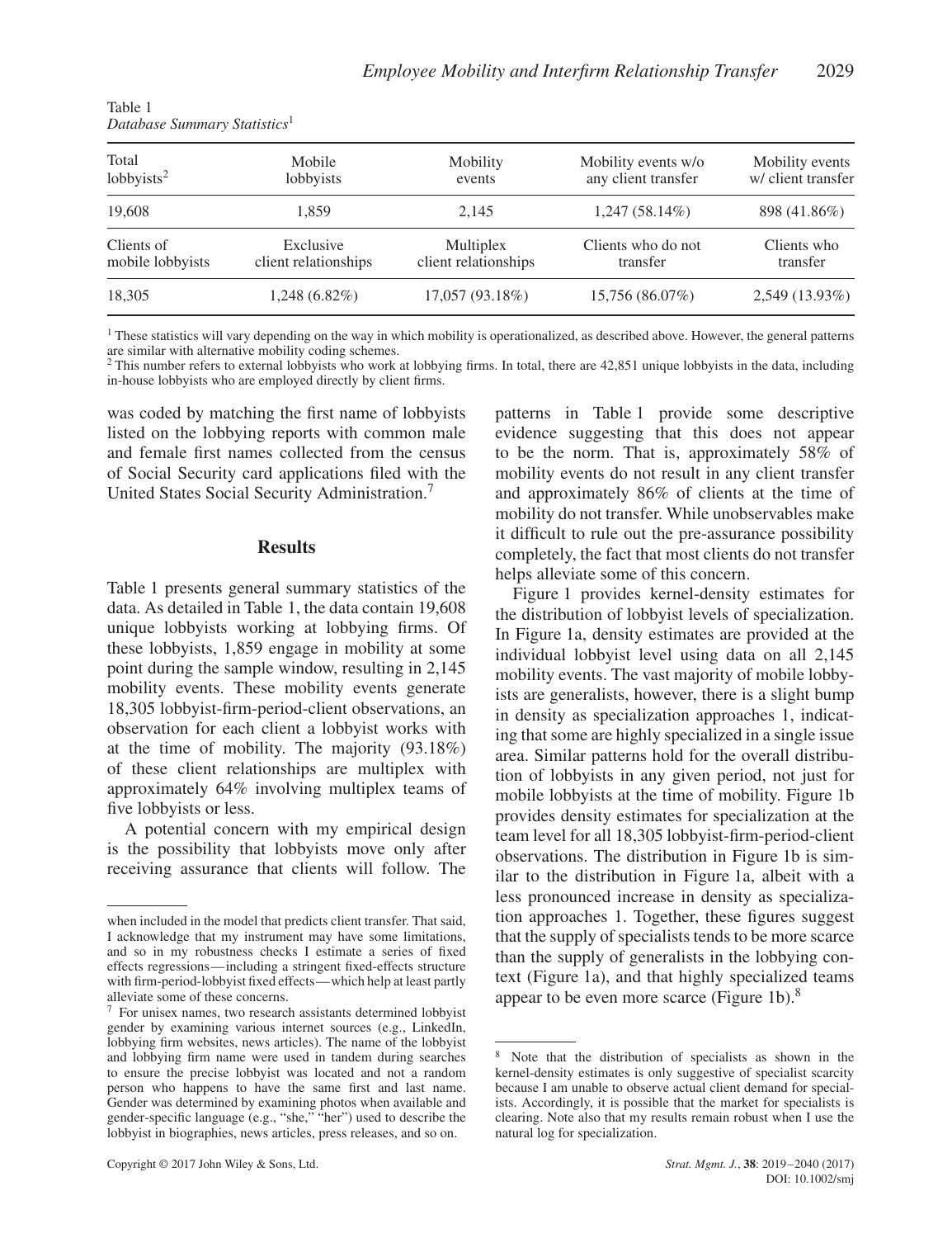

*Figure 1*. Kernel-density estimates of specialization. (a) Specialization at the individual level and (b) specialization at the team level.

Table 2 displays descriptive statistics and bivariate correlations. Visual inspection of Table 2 reveals some high correlations, so I checked for multicollinearity by calculating variance inflation factors (VIFs). Two control variables had VIFs that surpassed the general threshold of 10 (*C.lobbyists* VIF=14.00; *C.firms* VIF=12.61), but the mean VIF was within acceptable range (mean  $VIF = 3.46$ ). Removal of control variables with high VIFs does not alter the results, and, more importantly, the VIFs for explanatory and moderator variables are below the more stringent criteria of 5 (mean  $VIF = 2.29$ ), indicating that multicollinearity is not a major concern (Allison, 2012).

Table 3 displays the estimated regression coefficients from my probit regressions. Model 1 begins with a controls-only model and Model 6 includes all controls and independent variables. Of the control variables, it is worth highlighting that *L.co-mobility* in Model 1 of Table 3 has a strong positive effect on client transfer ( $\beta = 0.32$ ;  $p = .000$ ; Confidence Interval 95% [0.25; 0.38]). This result is robust and holds across all models. I return to the implications of this finding in the discussion section. With respect to my hypotheses, Hypothesis 1 predicted that employee–client repeated exchange would be positively related to client transfer, controlling for firm–client repeated exchange. Model 2 of Table 3 provides support for this hypothesis  $(\beta = 0.10; p = .000;$  Confidence Interval 95% [0.08; 0.11]). The average marginal effect is 0.018 (1.8%), which is a nontrivial increase given the 14% baseline probability of client transfer. Hypothesis 2 predicted that firm–client repeated exchange would be negatively related to client transfer, controlling for employee–client repeated exchange. Model 2 of Table 3 provides support for this hypothesis ( $\beta = -0.05$ ; *p* = .000; Confidence Interval 95%  $[-0.07; -0.04]$ .<sup>9</sup> The average marginal effect is −0.01 (a decrease of 1%). Importantly, Hypothesis 1 and 2 maintain support in the fully saturated Model 6 of Table 3.

Hypothesis 3 predicted that multiplexity would decrease the likelihood of client transfer. Model 3 of Table 3 provides support for this hypothesis ( $\beta = -0.14$ ;  $p = .000$ ; Confidence Interval 95% [ $-0.16$ ,  $-0.12$ ]). The average marginal effect is  $-0.025$  (2.5%), representing an approximate 18% decrease to the baseline probability. Similar results are confirmed in Model 6. Hypothesis 4 predicted that multiplexity would moderate the relationship between employee–client repeated exchange and client transfer. As shown in Table 3, the coefficient for the interaction terms in Model 4 ( $\beta = 0.0002$ ; *p* = .86; Confidence Interval 95% [−0.003, 0.003]) and Model 6 ( $\beta = -0.0001$ ;  $p = .92$ ; Confidence Interval 95% [−0.003, 0.002]) are imprecisely estimated. However, because the interaction depends on the other variables in the model, I plotted it (using the "margins" command in STATA 14.1)

<span id="page-11-0"></span><sup>9</sup> A test of coefficients (using the "nlcom" command in STATA 14.1) indicates that the absolute value of the *Employee-client RE* coefficient is significantly greater than the absolute value of the coefficient for  $\overline{Firm\text{-}client}$   $\overline{RE}$  ( $z=10.00; p=.000$ ), suggesting that the benefits of repeated exchange with respect to client transfer may accrue faster at the individual level.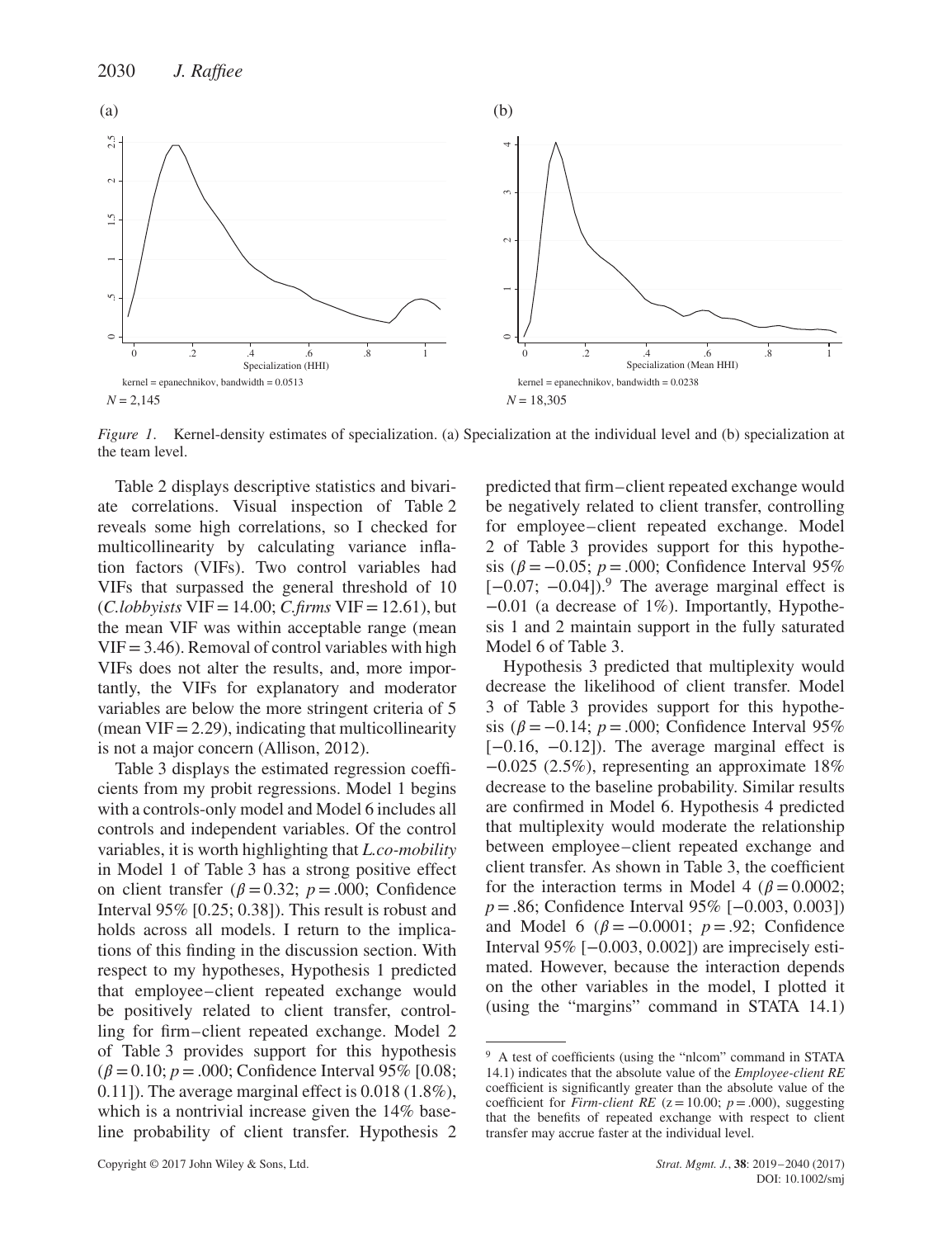| Descriptive Statistics and Bivariate Correlations<br>Table 2                                                                                                                                                                                                                                                                                                                                                          |                                                                        |                                                                                                                                                                                                                        |                                 |                                                                |         |                                    |                                |                |       |                                |                            |                               |                      |                   |                                    |                      |                                                     |         |      |
|-----------------------------------------------------------------------------------------------------------------------------------------------------------------------------------------------------------------------------------------------------------------------------------------------------------------------------------------------------------------------------------------------------------------------|------------------------------------------------------------------------|------------------------------------------------------------------------------------------------------------------------------------------------------------------------------------------------------------------------|---------------------------------|----------------------------------------------------------------|---------|------------------------------------|--------------------------------|----------------|-------|--------------------------------|----------------------------|-------------------------------|----------------------|-------------------|------------------------------------|----------------------|-----------------------------------------------------|---------|------|
| Variable                                                                                                                                                                                                                                                                                                                                                                                                              | Mean S.D.                                                              |                                                                                                                                                                                                                        |                                 | $\widehat{\circ}$                                              | $\odot$ | $\bigoplus$                        | $\odot$                        | $\circledcirc$ | $\in$ | $\circledast$                  | $\circledcirc$             |                               | $(10)$ $(11)$ $(12)$ | (13)              | $(14)$ $(15)$ $(16)$ $(17)$ $(18)$ |                      |                                                     |         | (19) |
| 16) Employee-client RE<br>(10) C.lobyists<br>(11) C.fmms<br>(12) C.expense<br>(13) LC.percent.client<br>(14) LC.percent.lobbyist<br>(15) Co-mobility<br>17) Firm-client RE<br>(19) Specialization<br>(1) Client transfer<br>(5)F.performance<br>(6) L. experience<br>18) Multiplexiy<br>(2) F.experience<br>(4) F.1obbyists<br>(9) C.in-house<br>$(7)$ L. tenure<br>$(8)$ L. clients<br>(3) F.clients<br>$N = 18,305$ | 0.14<br>5.74<br>0.28<br>6.15<br>1.29<br>3.99<br>0.5(<br>$\frac{1}{10}$ | $18.60 - 0.04$<br>5.20 0.00<br>$49.49 - 0.06$ $22.66 - 0.08$ $27.66 - 0.08$ $0.76 - 0.06$ $0.16$ $0.16$ $16.67 - 0.14$ $5.27$ $0.27$ $0.00 - 0.14$<br>7.66<br>0.35<br>0.39<br>0.86<br>0.22<br>ය පි.<br>යි. පි.<br>0.17 | $-0.16$<br>0.07<br>0.01<br>00.1 | 838898888888888868<br>- 000000000000000000<br>8388588888888888 |         | 8556588657838889<br>85565888678388 | scattringsses<br>Scattringsses |                |       | 3671838838883<br>1000000000000 | 88885586538<br>10009000000 | 888888888888<br>- 88888888888 |                      | 8338285<br>239999 | 858511<br>196990                   | 1.00<br>0.00<br>0.00 | $\begin{array}{c} 0.00 \\ 0.01 \\ 0.00 \end{array}$ | $-0.20$ | 00.1 |
|                                                                                                                                                                                                                                                                                                                                                                                                                       |                                                                        |                                                                                                                                                                                                                        |                                 |                                                                |         |                                    |                                |                |       |                                |                            |                               |                      |                   |                                    |                      |                                                     |         |      |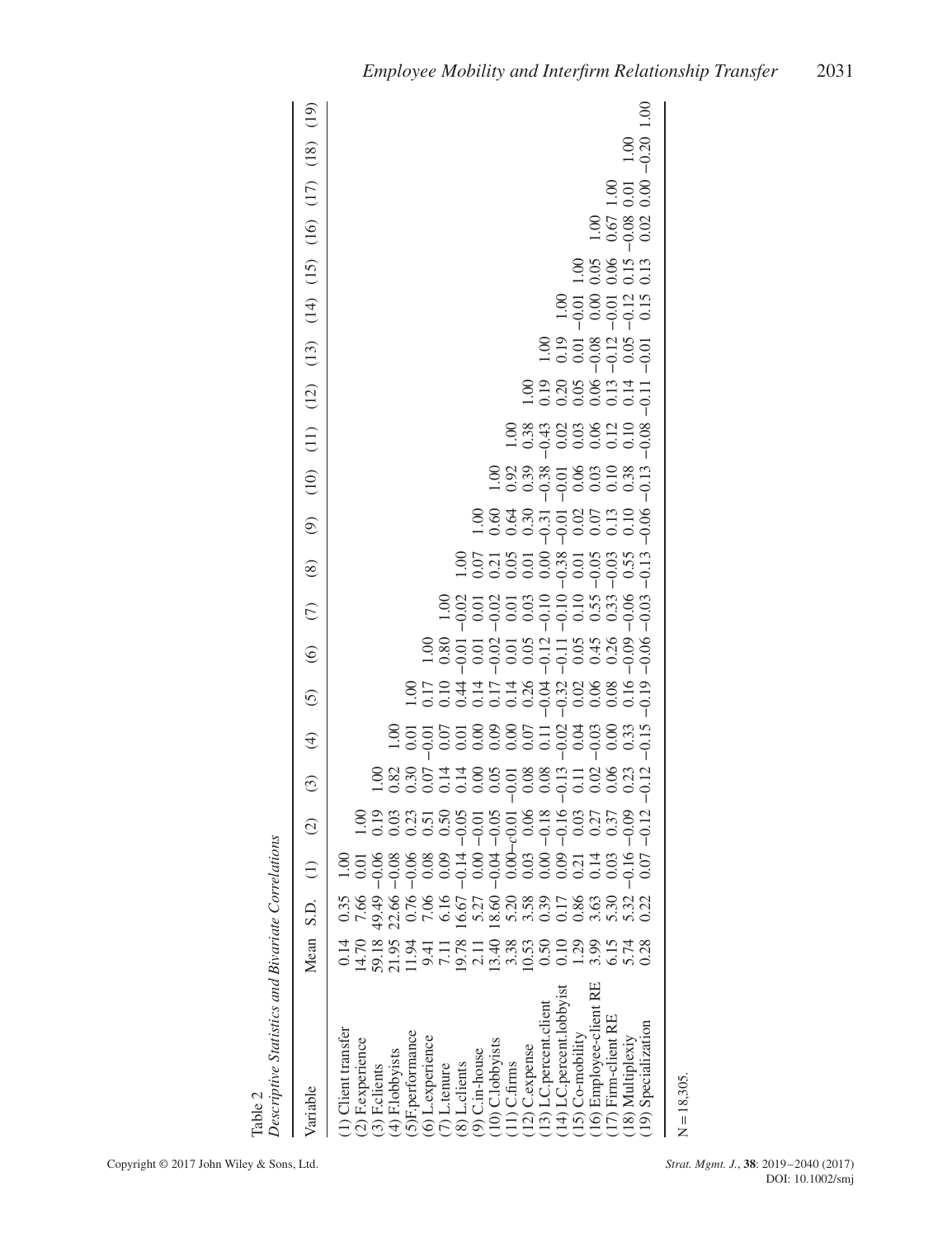# 2032 *J. Raffiee*

#### Table 3 *Probit Regression Results (DV: Client Transfer)*

|                                          | (1)               | (2)               | (3)               | (4)               | (5)               | (6)               |
|------------------------------------------|-------------------|-------------------|-------------------|-------------------|-------------------|-------------------|
| <b>F</b> .experience                     | 0.01              | 0.02              | 0.02              | 0.02              | 0.02              | 0.02              |
| <b>F.clients</b>                         | (0.01)<br>0.00    | (0.01)<br>0.00    | (0.01)<br>0.00    | (0.01)<br>0.00    | (0.01)<br>0.00    | (0.01)<br>0.00    |
|                                          | (0.00)            | (0.00)            | (0.00)            | (0.00)            | (0.00)            | (0.00)            |
| F.lobbyists                              | $-0.02$           | $-0.02$           | $-0.01$           | $-0.01$           | $-0.01$           | $-0.01$           |
|                                          | (0.00)            | (0.00)            | (0.00)            | (0.00)            | (0.00)            | (0.00)            |
| F.performance                            | 0.06              | 0.04              | 0.03              | 0.03              | 0.01              | 0.01              |
|                                          | (0.04)            | (0.04)            | (0.04)            | (0.04)            | (0.04)            | (0.04)            |
| L.experience                             | 0.02              | 0.02              | 0.02              | 0.02              | 0.02              | 0.02<br>(0.01)    |
| L.tenure                                 | (0.01)<br>$-0.01$ | (0.01)<br>$-0.02$ | (0.01)<br>$-0.02$ | (0.01)<br>$-0.02$ | (0.01)<br>$-0.02$ | $-0.02$           |
|                                          | (0.01)            | (0.01)            | (0.01)            | (0.01)            | (0.01)            | (0.01)            |
| <b>L</b> .clients                        | $-0.02$           | $-0.02$           | $-0.01$           | $-0.01$           | $-0.01$           | $-0.01$           |
|                                          | (0.00)            | (0.00)            | (0.00)            | (0.00)            | (0.00)            | (0.00)            |
| C.in-house                               | 0.00              | 0.00              | 0.00              | 0.00              | 0.00              | 0.00              |
|                                          | (0.00)            | (0.00)            | (0.00)            | (0.00)            | (0.00)            | (0.00)            |
| C.lobbyists                              | $-0.02$           | $-0.02$           | 0.00              | 0.00              | 0.00              | 0.00              |
|                                          | (0.00)            | (0.00)            | (0.00)            | (0.00)            | (0.00)            | (0.00)            |
| C.firms                                  | 0.07              | 0.07              | $-0.02$           | $-0.02$           | $-0.01$           | $-0.01$           |
| C.expense                                | (0.01)<br>0.02    | (0.01)<br>0.02    | (0.01)<br>0.03    | (0.01)<br>0.03    | (0.01)<br>0.03    | (0.01)<br>0.03    |
|                                          | (0.01)            | (0.01)            | (0.01)            | (0.01)            | (0.01)            | (0.01)            |
| LC.percent.client                        | $-0.09$           | $-0.08$           | $-0.05$           | $-0.05$           | $-0.05$           | $-0.05$           |
|                                          | (0.05)            | (0.05)            | (0.05)            | (0.05)            | (0.05)            | (0.05)            |
| LC.percent.lobbyist                      | 0.29              | 0.26              | 0.40              | 0.40              | 0.46              | 0.46              |
|                                          | (0.09)            | (0.09)            | (0.09)            | (0.09)            | (0.10)            | (0.10)            |
| Co-mobility                              | 0.32              | 0.34              | 0.46              | 0.46              | 0.55              | 0.55              |
|                                          | (0.03)            | (0.03)            | (0.03)            | (0.03)            | (0.03)            | (0.03)            |
| Employee-client RE                       |                   | 0.10              | 0.09              | 0.09              | 0.09              | 0.09              |
| Firm-client RE                           |                   | (0.01)<br>$-0.05$ | (0.01)<br>$-0.05$ | (0.01)<br>$-0.05$ | (0.01)<br>$-0.04$ | (0.01)<br>$-0.04$ |
|                                          |                   | (0.01)            | (0.01)            | (0.01)            | (0.01)            | (0.01)            |
| Multiplexity                             |                   |                   | $-0.14$           | $-0.14$           | $-0.10$           | $-0.10$           |
|                                          |                   |                   | (0.01)            | (0.01)            | (0.01)            | (0.01)            |
| Employee-client $RE \times$ multiplexity |                   |                   |                   | 0.00              |                   | $-0.00$           |
|                                          |                   |                   |                   | (0.00)            |                   | (0.00)            |
| Specialization                           |                   |                   |                   |                   | 0.55              | 0.55              |
|                                          |                   |                   |                   |                   | (0.17)            | (0.17)            |
| Multiplexity $\times$ specialization     |                   |                   |                   |                   | $-0.27$           | $-0.27$           |
| Inverse mills $(\lambda)$                | 1.54              | 1.37              | 1.01              | 1.01              | (0.05)<br>0.92    | (0.05)<br>0.92    |
|                                          | (0.75)            | (0.75)            | (0.75)            | (0.75)            | (0.77)            | (0.77)            |
| Constant                                 | $-5.81$           | $-5.25$           | $-4.19$           | $-4.19$           | $-3.98$           | $-3.98$           |
|                                          | (2.22)            | (2.22)            | (2.19)            | (2.19)            | (2.27)            | (2.27)            |
| Period fixed effects                     | Yes               | Yes               | Yes               | Yes               | Yes               | <b>Yes</b>        |
| <b>Observations</b>                      | 18,305            | 18,305            | 18,305            | 18,305            | 18,305            | 18,305            |
| Log pseudo likelihood                    | $-6,416$          | $-6,265$          | $-6,008$          | $-6,008$          | $-5,925$          | $-5,925$          |
| Pseudo R-squared                         | 0.132             | 0.152             | 0.187             | 0.187             | 0.198             | 0.198             |

*Notes*. Robust standard errors in parenthesis clustered by lobbyist. Asterisks for significance levels omitted per the policy of the *Strategic Management Journal.*

from the estimates in Model 6. The plot is displayed in Figure 2. The three lines in Figure 2 represent multiplexity of 5 (approximate mean), multiplexity of 1 (exclusive), and multiplexity of 10 (approximately 1 standard deviation above the mean), with other covariates held at mean values. As shown in Figure 2, the effect of repeated exchange on the probability of client transfer is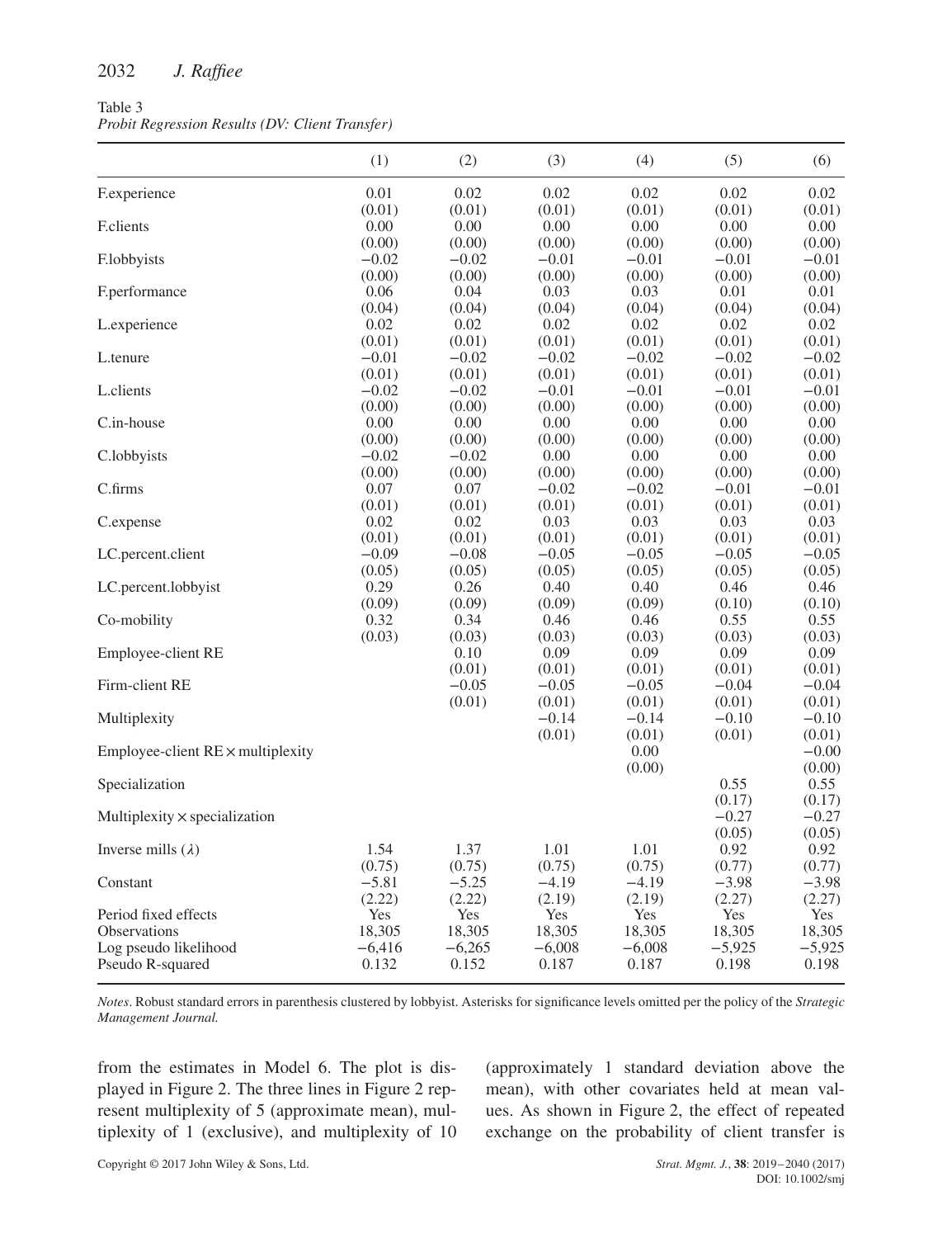

*Figure 2.* Employee-client RE × multiplexity interaction.

weaker (stronger) when multiplexity is high (low), providing general support for Hypothesis 4.

Hypothesis 5 predicted that specialization would moderate the relationship between multiplexity and client transfer. The coefficient for the interaction term in Model 5 ( $\beta = -0.27$ ;  $p = .000$ ; Confidence Interval 95% [−0.37, −0.17]) and Model 6 ( $\beta = -0.27$ ;  $p = .000$ ; Confidence Interval 95% [−0.37, −0.17]) of Table 3 are negative and nearly identical. Again, to interpret these effects I plotted the interaction from the estimates in Model 6, as displayed in Figure 3. The three lines in Figure 3 represent the mean level of specialized expertise  $(specialization = 0.28)$ , highly generalized expertise (specialization=0), and highly specialized expertise (specialization  $=1$ ). When multiplexity is equal to 1 (i.e., the relationship is exclusive), the point estimates for the probability of client transfer rise with the level of specialization. This suggests that when a relationship is exclusive, specialization may increase the likelihood of client transfer, although the point estimate 95% confidence intervals slightly overlap. As multiplexity rises, the probability of client transfer decreases at all levels of specialization, but, as shown in Figure 3, the rate of decrease is much stronger for teams that have high levels of specialized rather than generalized expertise.[10](#page-14-0) Thus, Hypothesis 5 receives support.



*Figure 3.* Multiplexity  $\times$  specialization interaction.

#### **Robustness checks**

I conducted several robustness checks to ensure the robustness of the results reported. First, I took additional steps to help ensure my results are not being entirely driven by unobserved heterogeneity or self-selection by estimating a series of conditional fixed-effects logistic (logit) regressions. Note that I use logit rather than probit to allow for fixed effects. The conditional fixed-effects logit model uses within-subject variation (e.g., lobbyists, lobbying firms), thereby allowing subjects to serve as their own controls. The benefit of the fixed-effects estimations is that it allows me to control for sources of unobserved heterogeneity. The downside is that covariates without within-subject variation and subjects that do not experience variation on the outcome are dropped. Table 4 provides regression results for a number of different conditional fixed-effects logit specifications.

Starting with Model 1 in Table 4, I use individual lobbyist fixed effects, thereby allowing me to control for sources of unobserved lobbyist heterogeneity that may explain individual differences and preferences resulting in self-selection. In Model 2 of Table 4, I estimate a conditional fixed-effects regression with fixed effects for lobbying firms. In Model 3 of Table 4, I estimate a conditional fixed-effects logit with fixed effects for client firms. These models capture firm-specific and client-specific factors that may influence client transfer. All models include period fixed effects. The pattern of results in Table 4 are generally consistent with the results reported in Table 3.

In Models 1–3 of Table 4, coefficients are estimated for variables that are time invariant at the time of mobility, such as firm and lobbyist characteristics. This is because some lobbyists

<span id="page-14-0"></span><sup>10</sup> Results are similar when *specialization* excluded the mobile lobbyist's specialization, which was separately controlled for, when I exclude observations where the client relationship is exclusive, and when I include measures of within-team variation in specialization as additional controls. Note also that the rate of decrease for specialized teams dampens when multiplexity approaches a size of seven because at this point the probability of client transfer begins to approach zero.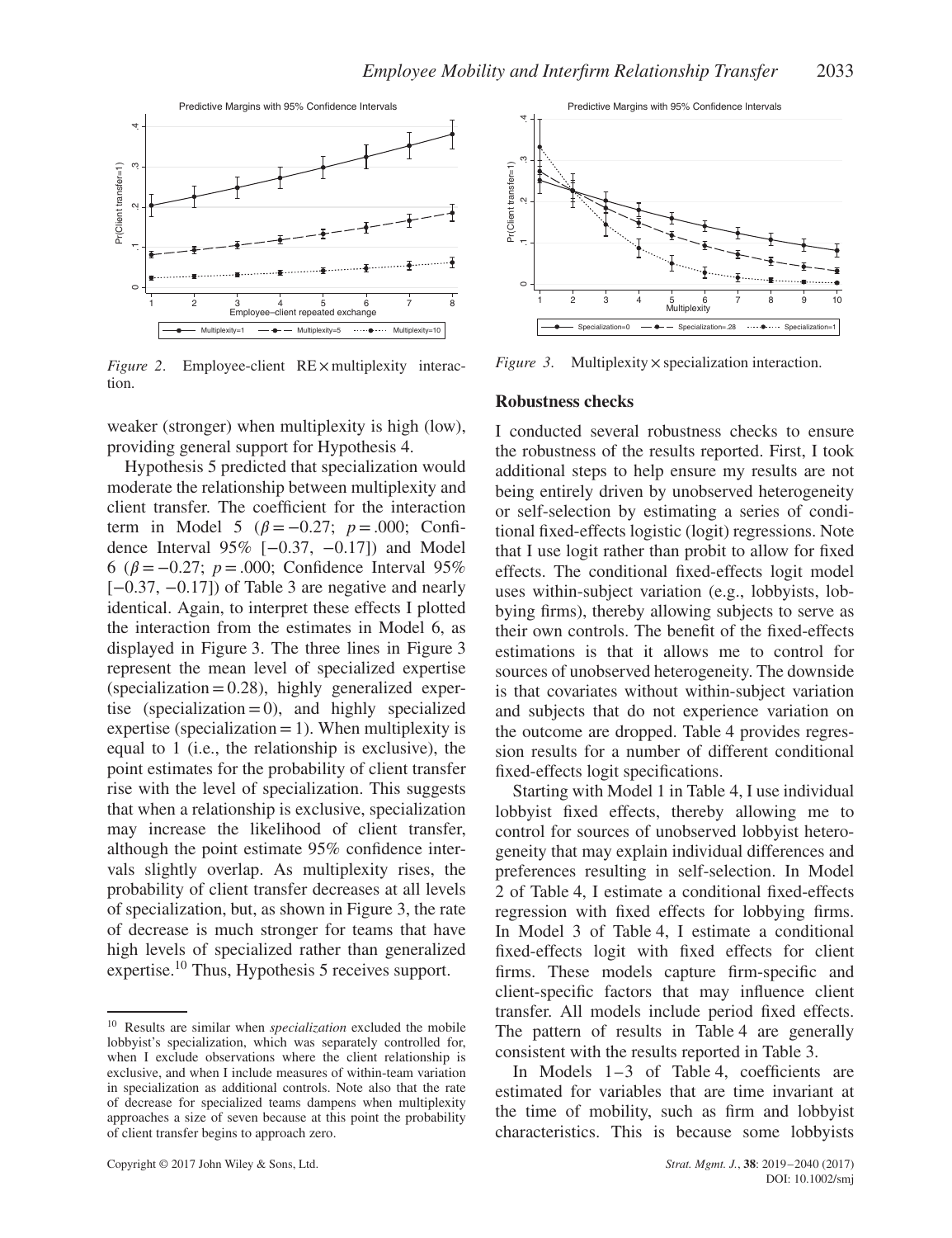# 2034 *J. Raffiee*

Table 4 *Conditional Fixed Effects Logistic Regression Results (DV: Client Transfer)*

|                                      | (1)            | (2)            | (3)            | (4)            |
|--------------------------------------|----------------|----------------|----------------|----------------|
| <b>F</b> .experience                 | 0.04           | 0.17           | 0.03           |                |
|                                      | (0.03)         | (0.21)         | (0.01)         |                |
| <b>F.clients</b>                     | 0.00           | 0.01           | 0.01           |                |
|                                      | (0.01)         | (0.00)         | (0.00)         |                |
| F.lobbyists                          | $-0.00$        | $-0.01$        | $-0.02$        |                |
|                                      | (0.02)         | (0.01)         | (0.01)         |                |
| F.performance                        | $-0.07$        | 0.30           | 0.14           |                |
|                                      | (0.26)         | (0.19)         | (0.09)         |                |
| L.experience                         | 0.04           | 0.03           | 0.03           |                |
|                                      | (0.55)         | (0.01)         | (0.01)         |                |
| L.tenure                             | $-0.03$        | $-0.02$        | $-0.02$        |                |
|                                      | (0.03)         | (0.01)         | (0.01)         |                |
| L.clients                            | $-0.01$        | $-0.02$        | $-0.01$        |                |
|                                      | (0.01)         | (0.01)         | (0.01)         |                |
| C.in-house                           | 0.00           | 0.00           | 0.01           | 0.00           |
|                                      | (0.01)         | (0.01)         | (0.02)         | (0.01)         |
| C.lobbyists                          | 0.00           | 0.00           | 0.01           | 0.00           |
|                                      | (0.01)         | (0.01)         | (0.01)         | (0.01)         |
| C.firms                              | $-0.01$        | $-0.02$        | $-0.05$        | $-0.01$        |
|                                      | (0.02)         | (0.02)         | (0.04)         | (0.02)         |
| C.expense                            | 0.08           | 0.07           | $-0.03$        | 0.09           |
|                                      | (0.01)         | (0.01)         | (0.03)         | (0.01)         |
| LC.percent.client                    | $-0.05$        | $-0.14$        | 0.26           | $-0.08$        |
|                                      | (0.10)         | (0.10)         | (0.23)         | (0.11)         |
| LC.percent.lobbyist                  | 0.78           | 1.05           | 1.30           | 0.79           |
|                                      | (0.32)         | (0.26)         | (0.30)         | (0.35)         |
| Co-mobility                          | 0.82           | 0.98           | 1.29           | 0.71           |
|                                      | (0.08)         | (0.15)         | (0.13)         | (0.09)         |
| Employee-client RE                   | 0.12           | 0.15           | 0.12           | 0.13           |
|                                      | (0.02)         | (0.02)         | (0.02)         | (0.02)         |
| Firm-client RE                       | $-0.06$        | $-0.07$        | $-0.07$        | $-0.06$        |
|                                      | (0.01)         | (0.01)         | (0.01)         | (0.01)         |
| Multiplexity                         | $-0.21$        | $-0.18$        | $-0.21$        | $-0.22$        |
|                                      | (0.03)         | (0.04)         | (0.05)         | (0.03)         |
| Employee-client RE x multiplexity    | 0.00           | 0.00           | 0.00           | 0.00           |
|                                      | (0.00)         | (0.00)         | (0.00)         | (0.00)         |
| Specialization                       | 1.01           | 1.22           | 1.47           | 0.95           |
|                                      | (0.66)         | (0.44)         | (0.57)         | (0.70)         |
| Multiplexity $\times$ specialization | $-0.48$        | $-0.59$        | $-0.54$        | $-0.43$        |
|                                      | (0.13)         | (0.10)         | (0.19)         | (0.14)         |
| Period fixed effects                 | Yes            | Yes            | Yes            | N <sub>o</sub> |
| Lobbyist fixed effects               | Yes            | N <sub>o</sub> | N <sub>o</sub> | N <sub>o</sub> |
| Firm fixed effects                   | No             | Yes            | No             | N <sub>o</sub> |
| Client fixed effects                 | No             | N <sub>o</sub> | Yes            | N <sub>o</sub> |
| Lobbyist-firm-period fixed effects   | N <sub>0</sub> | N <sub>o</sub> | N <sub>o</sub> | Yes            |
| Observations                         | 10,179         | 16,099         | 5,701          | 8,895          |
| Log pseudo likelihood                | $-3,134$       | $-4,492$       | $-1,446$       | $-2,883$       |
| Pseudo R-squared                     | 0.116          | 0.147          | 0.313          | 0.078          |

*Notes*. Robust standard errors in parentheses. Model 1 clustered by lobbyist, Model 2 clustered by firm, Model 3 clustered by client, and Model 4 clustered by lobbyist-firm-period. Asterisks for significance levels omitted per the policy of the *Strategic Management Journal*.

engage in multiple mobility events. As a result, the conditional fixed-effects model uses the variation from multiple movers to estimate coefficients for variables that are time-invariant at the time of mobility (Allison, 2009). In Model 4 of Table 4, however, I estimate an extremely conservative conditional fixed-effects logit that uses a fixed effect at the lobbyist-firm-period level. Accordingly, only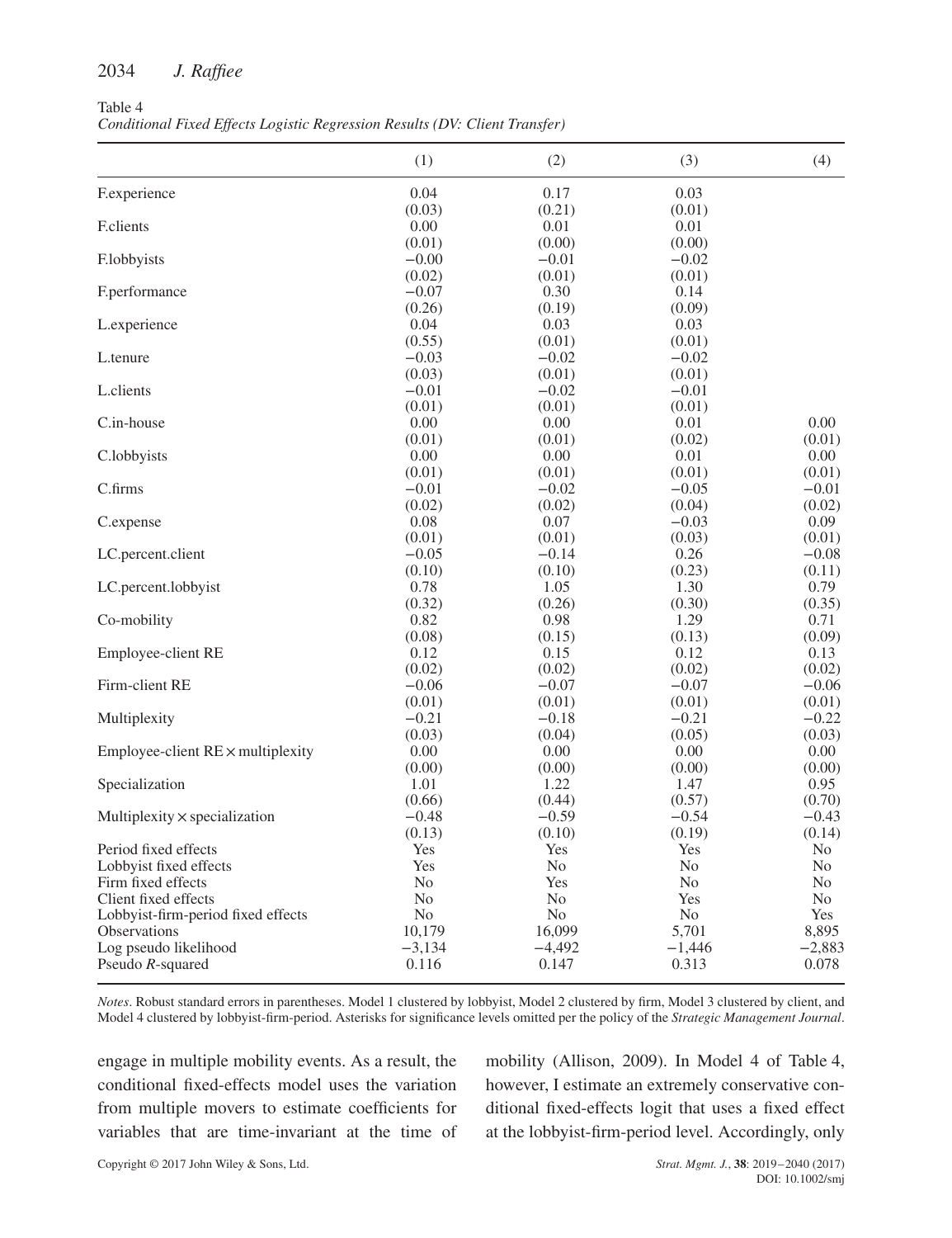data on lobbyists who (a) have more than a single client at the time of mobility, (b) have variation with respect to the explanatory variables between clients, and (c) have variation on the dependent variable, is used in this specification. In essence, this model forces variation to be primarily confined to the explanatory variables, holding all else constant and using the lobbyist-firm-period combination as its own control. This is noteworthy for several reasons. First, it allows me to control for unobserved characteristics, such as potential political connections the lobbyist may have at the time of mobility, which may influence client transfer. Second, it also provides evidence that, even if mobility is partly determined ex-ante by assurance that some clients will transfer, the clients who do transfer (even if they agreed ex-ante) exhibit characteristics consistent with the theoretical arguments above. Third, by holding the lobbyist-firm-period constant, this estimation implicitly controls for the characteristics of the firm that the lobbyist joins (which is absorbed by the fixed effect). In doing so, this model also helps alleviate lingering concerns regarding the strength of the mobility instrument (*L.gender*), particularly the concern that mobile women may systematically join different types of firms relative to mobile men. It also helps rule out the potential that destination-firm characteristics are driving client transfer. No material differences manifest from this test, providing added evidence against the potential for selection bias or unobserved heterogeneity strongly influencing the results.

Next, some lobbyists register to lobby for multiple lobbying firms, making it unclear if these lobbyists are employees or independent contractors (Bidwell & Briscoe, 2009). Accordingly, I examined a number of alternative ways to code mobility events to ensure that the results are not sensitive to the measurement of mobility (see Ge et al., 2016). I relaxed my requirements for mobility and treated a lobbyist as mobile even if they did not sever their employment with their prior lobbying firm in period  $p+1$  or  $p+2$ . I also restricted my sample to events where a lobbyist registered to lobby for the source firm (and source firm only) for at least two periods premobility and remained registered to lobby for the destination firm (and only the destination firm) for a minimum of two periods postmobility. In addition, I focused only on the lobbyist's "dominant employer" as the firm where the lobbyist generates the most revenue (e.g., Campbell, Ganco, et al., 2012). Neither these restrictions nor controlling for "moonlighters" materially altered the results reported above.

Furthermore, because reporting is done in semiannual periods, it is possible that my dependent variable may be capturing the continuation of the same lobbying assignment/contract rather than true interfirm client transfer, especially if lobbyist mobility is sudden and unexpected. To investigate this, I examined how long clients who follow mobile lobbyists stay with the new lobbying firm. If the majority of these clients stay with the new firm for only a single period, then it raises concern as to whether or not these events represent relationship transfer. Of the clients who followed lobbyists, more than 80% remained with the new firm for at least 1 year (two periods) and more than 60% remained with the new firm for 2 years (four periods) or greater. The mean duration is just over six periods (3 years), consistent with the overall sample mean for firm–client repeated exchange. Accordingly, while I cannot fully rule out the possibility that my dependent variable captures some continuation of lobbying assignments, the fact that the vast majority of clients who follow mobile employees stay with the new lobbying firm for a considerable amount of time indicates that my results are indeed capturing true interfirm relationship transfer.

I also took steps to ensure that instances of co-mobility and subsequent client transfer were not being influenced by unobserved factors driving mobility, such as a potential scandal. First, the fixed effects estimations—particularly the model with lobbyist-firm-period fixed effects—help rule out this possibility. Second, using the covariates and specification in Model 3 of Table 3, I included the number of employees an employee jointly exited with who *did not* share the client and the total number of employees exiting a firm (i.e., total turnover). The effect of co-mobility with respect to employees who worked jointly together for a client remained positive and statistically significant. Interestingly, the coefficients for co-mobility with respect to employees who did not jointly work with a client and total mobility were both negative, but failed to reach conventional statistical significance thresholds. This suggests the effect of co-mobility with respect to client transfer is conditional on co-mobile employees jointly working directly with the client, thereby highlighting a potentially serious hazard of multiplex relationship structures.

Finally, I checked the robustness of my results with respect to subsamples and range restrictions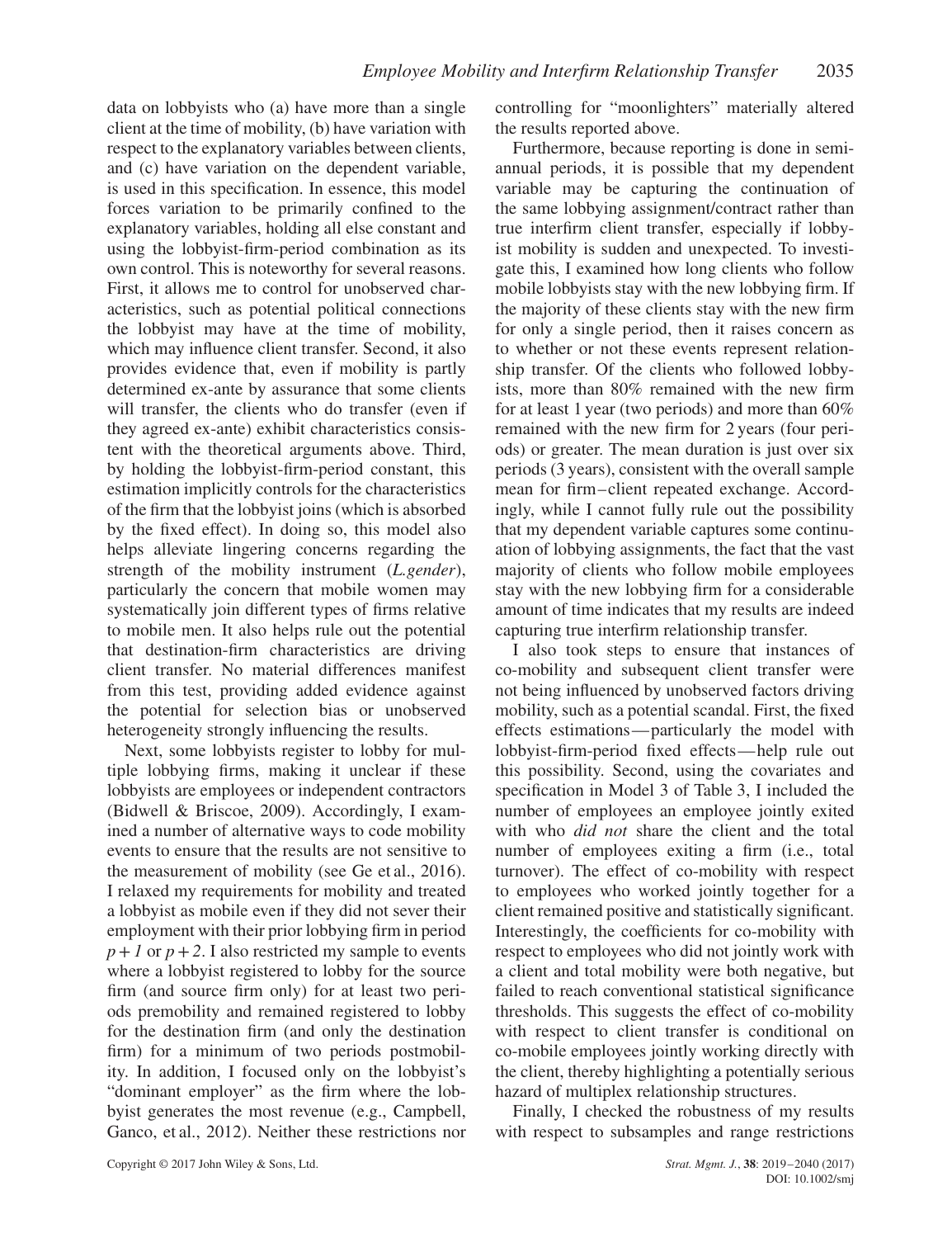on various explanatory variables. This included restricting my sample to larger lobbying firms (e.g., at least 10 lobbyists), increasing my sample to include firms with a single registered lobbyist, and eliminating observations with excessive levels of multiplexity (e.g., greater than 10). In addition, given that the LDA was amended in 2007 with the HLOGA, I used subsamples for lobbying activity pre and post the passing of the HLOGA. Results are materially consistent.

## **Discussion**

The strategic management literature has long identified employee mobility as a salient threat to sustainable competitive advantage (Coff, 1997), in large part due to its role in facilitating knowledge transfer and spillover (Agarwal et al., 2016). In this study, I investigated the conditions under which employee mobility may lead to interfirm *relationship transfer*, a potentially serious concern that has received much less scholarly attention (Sorenson & Rogan, 2014). By isolating a key mechanism through which mobility may influence firm outcomes (i.e., relationship transfer), this study adds insights to the employee mobility literature, a body of work where the transfer of resources (i.e., *what* is transferred) is rarely disaggregated from mobility itself (Campbell, Ganco, et al., 2012; Phillips, 2002).

Utilizing a novel database that allowed me to track the mobility and client attachments of U.S. federal lobbyists with uncharacteristically high levels of precision, I found that the likelihood a client follows a mobile employee to his or her new firm increased with the strength of the relationship (repeated exchange) between the employee and client (Hypothesis 1), but decreased with strength of the relationship (repeated exchange) between the client and firm (Hypothesis 2). These findings are consistent with the theoretical predictions deduced from prior literature (Broschak, 2004; Somaya, Williamson, & Lorinkova, 2008) and provide robust empirical evidence that repeated exchange simultaneously generates economically significant benefits for both individuals and firms (Elfenbein & Zenger, 2013). However, not all relationships are structured in the same way, and I found strong evidence that structural characteristics of client relationships, specifically the degree to which relationships are organized as multiplex, have significant implications for client retention. I found consistent evidence that multiplexity reduced the likelihood that mobility leads to client transfer (Hypothesis 3) and also diminished the effects associated with employee–client repeated exchange (Hypothesis 4). The theory developed suggests that multiplexity works by reducing the degree to which clients rely on any single employee and creating ambiguity with regard to the unique contributions of each team member (Alchian & Demsetz, 1972). In keeping with this logic, I further argued and found that the effect of multiplexity would be strongest when multiplex team members had high average levels of specialized expertise (Hypothesis 5). This finding complements classic management work that suggests firms can protect knowledge through specialization and division of labor as a means to increase the difficultly and perceived ability for individual employees to replicate the production process (Liebeskind, 1996). Taken together, this study highlights the precarious position firms are in with respect to employee mobility and client transfer, but also identifies several characteristics of relationships that increase the odds of client retention.

## **Limitations and Future Research**

This study is not without limitations, many of which create promising pathways for future research. First, it is not clear how generalizable my findings are to contexts outside of federal lobbying. However, my findings should be fairly generalizable to other professional services firms (PSFs), a sector that is an increasingly important component of the overall economy (Greenwood et al., 2005). That said, my findings may also have implications that extend beyond service industries, particularly to firms that employ sales representatives, client-facing employees, or have extensive buyer–supplier and alliance networks. Indeed, employees interface across firm boundaries in contexts beyond PSFs and so future research could examine relationship transfer in non-PSF settings.

Second, while the LDA/HLOGA offers me a unique way to observe the dynamics of lobbyist and client mobility, I am unable to observe lobbyists who do not meet the registration thresholds specified in the LDA/HLOGA or lobbyists who exceed these thresholds but choose not to register (Drutman, 2015). Although the limitations associated with using lobbying registrations to track mobility are similar to the limitations in prior work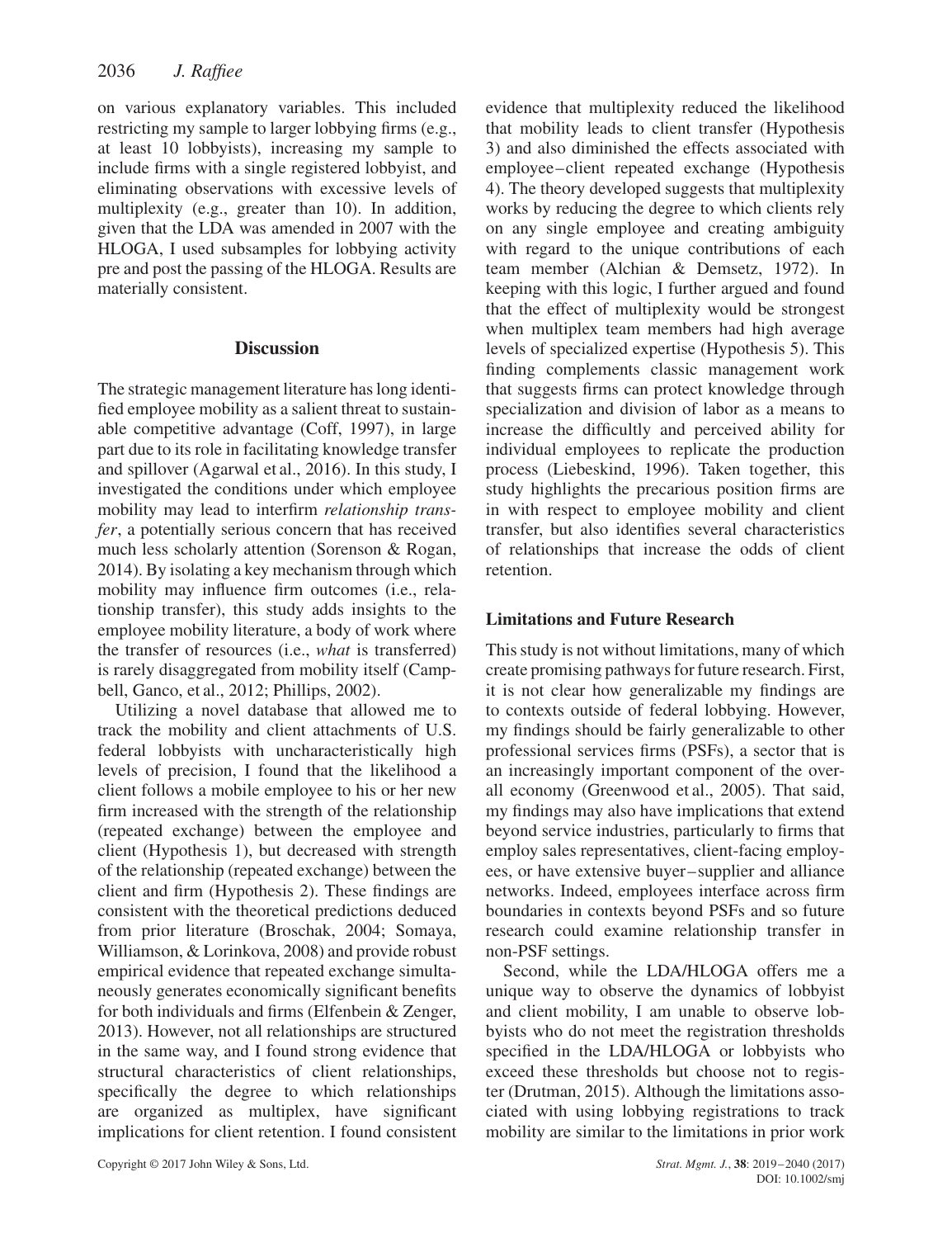(Ge et al., 2016) and my fixed-effects estimations show that the theoretical mechanisms proposed work with respect to within-lobbyist variation, evidence suggests the unreported lobbying activity may be substantial (Drutman, 2015).

Third, lobbyists are not randomly assigned to clients and so I am unable to empirically disentangle to what degree initial match quality between lobbyists and clients leads to greater levels of repeated exchange and therefore a higher likelihood of client transfer, or, if greater levels of repeated exchange between lobbyists and clients leads to higher match quality, which leads to a higher likelihood of client transfer. While it is theoretically possible that pure initial match quality drives the results, it is somewhat unlikely because establishing match quality takes time, during which the benefits of repeated exchange continually accrue (Bidwell & Fernandez-Mateo, 2010). Future work could tease apart these factors and establish the relative importance of each, perhaps through an experiment where researchers can manipulate initial match quality and utilize random assignment.

Fourth, I am also unable to differentiate voluntary from involuntary employee mobility. Although involuntary mobility is unlikely given the research design, and interviews with practicing lobbyists support this view, future research that examines differences in voluntary and involuntary turnover as it relates to interfirm knowledge and relationship transfer would be useful.

Finally, employee mobility is not random. Therefore, while I attempted to econometrically account for selection, utilized stringent fixed-effect structures, and presented descriptive evidence showing that the majority of employees who switch firms do not take clients, the general nature of my research question means that my results should be interpreted with at least some caution.

## **Contributions and Conclusion**

Notwithstanding the above limitations, this study makes several contributions. This study contributes to the strategy and mobility literatures by responding to recent calls urging researchers to investigate the micro-foundations of strategic human capital (Campbell, Coff, et al., 2012; Coff & Raffiee, 2015). Surprisingly, despite decades of research on employee turnover and firm performance, little work has examined the potential role of relationship transfer (cf. Somaya et al., 2008), despite calls to examine how relationships between employees and customers influence mobility processes and outcomes (Holtom, Mitchell, Lee, & Eberly, 2008). By isolating client transfer, this study further reinforces the need to theoretically and empirically account for relationship transfer when examining mechanisms through which mobility may impact firm performance (Carnahan & Somaya, 2013). The research design and granularity of the data in this study add further empirical contribution by facilitating the measurement of client transfer as distinct from employee mobility (cf. Campbell, Ganco, et al., 2012).

By doing so, this study extends prior work examining the role of employee departure on the stability of interfirm relationships (Broschak, 2004). My ability to observe client attachments at the employee level allowed me to add nuances to existing work by theorizing about how characteristics of individuals and characteristics of firms uniquely and jointly influence client transfer (cf. Broschak & Block, 2014). For example, this study highlights the unique and opposing effects of employee–client and firm–client repeated exchange, effects that would and could be confounded absent separate measurement of employee and firm client attachment. These results also contribute to the literature on repeated exchange, "as few studies have been able to measure or infer directly the economic value that accrues within these relationships of repeated exchange" (Elfenbein & Zenger, 2013, p. 222). The finding that repeated exchange has robust effects on client transfer—the primary source of economic value for firms—suggests the value of repeated exchange, particularly in professional services industries, is extremely high and may have long-term economic implications.

This study also extends research on labor market specialization. Prior work has shown that specialization and the division of labor can increase firm productivity (S. Rosen, 1983) and protect intangible knowledge assets (Liebeskind, 1996). This study builds on this work to show how specialization can embed important tangible assets—client relationships—with the firm. The theoretical contribution is rooted in the nuanced relationship between multiplexity, specialization, and client transfer uncovered in this study—increased specialization can benefit the firm when client relationships are multiplex, but potentially harm the firm when the relationship is exclusive. My findings also raise the question of who captures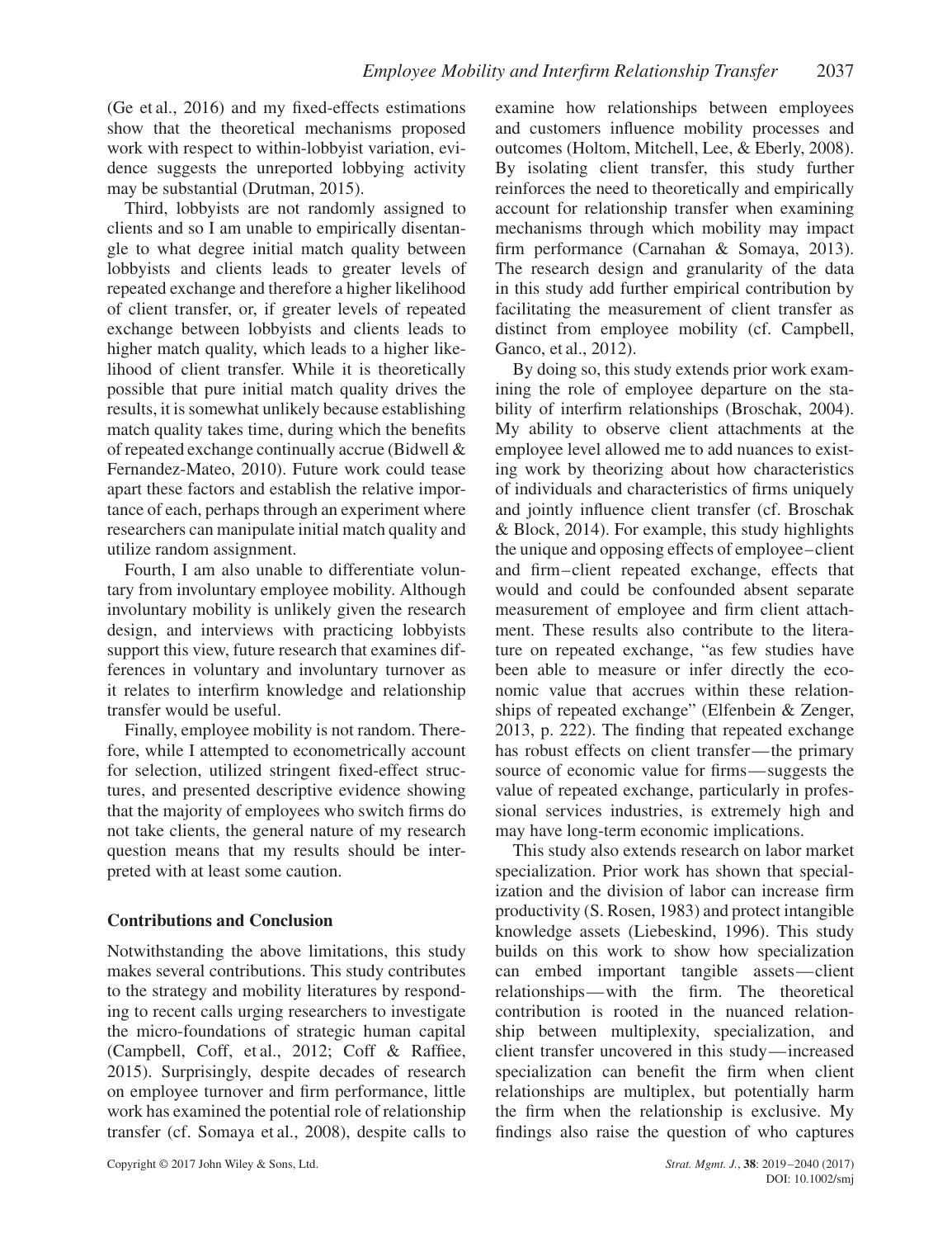value created from multiplex client relationships, particularly when clients are served by highly specialized teams. Future work could examine how specialization influences value creation versus capture in client relationships (Ethiraj & Garg, 2012).

Beyond the literature on labor market specialization, this study contributes to the broader literature on multiplexity and embeddedness by showing that the client retention benefits of multiplexity depend not just on the quantity of employees involved in multiplex ties (Bermiss & Greenbaum, 2016), but also on their human capital characteristics (i.e., specialization). At the same time, this study adds to the literature by drawing attention to the fact that the client retention benefits associated with multiplexity do not come without potential hazards. Although not hypothesized, I found strong evidence that collective employee exit increased the likelihood of client transfer, specifically when co-mobile employees jointly served the client. This finding adds to the nascent stream of research on co-mobility (Campbell, Saxton, & Banerjee, 2014), an understudied phenomena estimated to account for up to 11% of all interfirm job moves (Marx & Timmermans, 2014). Within this emerging body of work, scholars have shown that co-mobility is associated with lower performance declines (Groysberg & Lee, 2009), greater increases in individual compensation (Marx & Timmermans, 2014), and greater adverse effects on source firm performance (Agarwal et al., 2016). This article adds to this conversation by providing robust evidence that co-mobility is positively associated with relationship transfer. One implication is that relationship transfer—not solely the preservation of coworker-specific human capital, co-specialized skills, and tacit knowledge embedded in routines—may explain findings in prior work, particularly since many studies examining co-mobility test theory in professional services industries, but lack empirical measures of client relationships and client transfer (e.g., Wezel et al., 2006).

Lastly, the above discussion broadly raises a number of interesting questions regarding the strategic use of restrictive covenants in employment contracts. Indeed, my interviews with lobbyists revealed an interesting pattern—lobbying firms seemed reluctant to enforce restrictive clauses to prevent client transfer because they viewed the loss of clients as a repeated games scenario and believed that by *not* enforcing the contract it increased their chances of reacquiring the client at a later date. In contrast, lobbying firms were concerned that enforcing the contract could be viewed as restricting the client's market choices, thereby creating bad-will and essentially eliminating the firm's chances of reacquiring the client down the road. As these anecdotes suggest, the decision to enforce restrictive covenants can have both short-term and long-term consequences, and firms must balance these tradeoffs when making enforcement decisions. Future work examining these nuances could yield interesting insights regarding how restrictive covenants can aide firms in retaining employees, interfirm relationships, and ultimately sustaining a competitive advantage.

In sum, this article investigated when employee mobility leads to interfirm relationship transfer and identified how individual, organizational, and structural relationship characteristics influence this process. Analysis of a novel database tracking the employment and client attachments of registered U.S. federal lobbyists provided support for my theoretical predictions while unearthing numerous areas for future research on mobility, relationship portability, and competitive advantage.

#### **Acknowledgments**

I thank *SMJ* co-editor Sendil Ethiraj and two anonymous *SMJ* reviewers for insightful and constructive comments that greatly improved and refined the ideas in this article. I am also grateful to Rajshree Agarwal, Zhi Cao, Russ Coff, Paul Davis, J.P. Eggers, April Franco, Martin Ganco, Barry Gerhart, Hart Posen, Violina Rindova, Sarada, Terry Shelton, John Surdyk, Tiffany Trzebiatowski, Susan Yackee, seminar participants at the 2015 Consortium on Competitiveness and Cooperation ("CCC") doctoral conference, and seminar participants at the Wisconsin MHR brown bag. Finally, I thank the many lobbyists who generously agreed to speak with me and share their thoughts regarding this article and the lobbying industry. Any errors remain my own.

## **References**

Agarwal, R., Campbell, B. A., Franco, A., & Ganco, M. (2016). What do I take with me?: The mediating effect of spin-out team size and tenure on the founder-firm performance relationship. *Academy of Management Journal*, *59*(3), 1060–1087.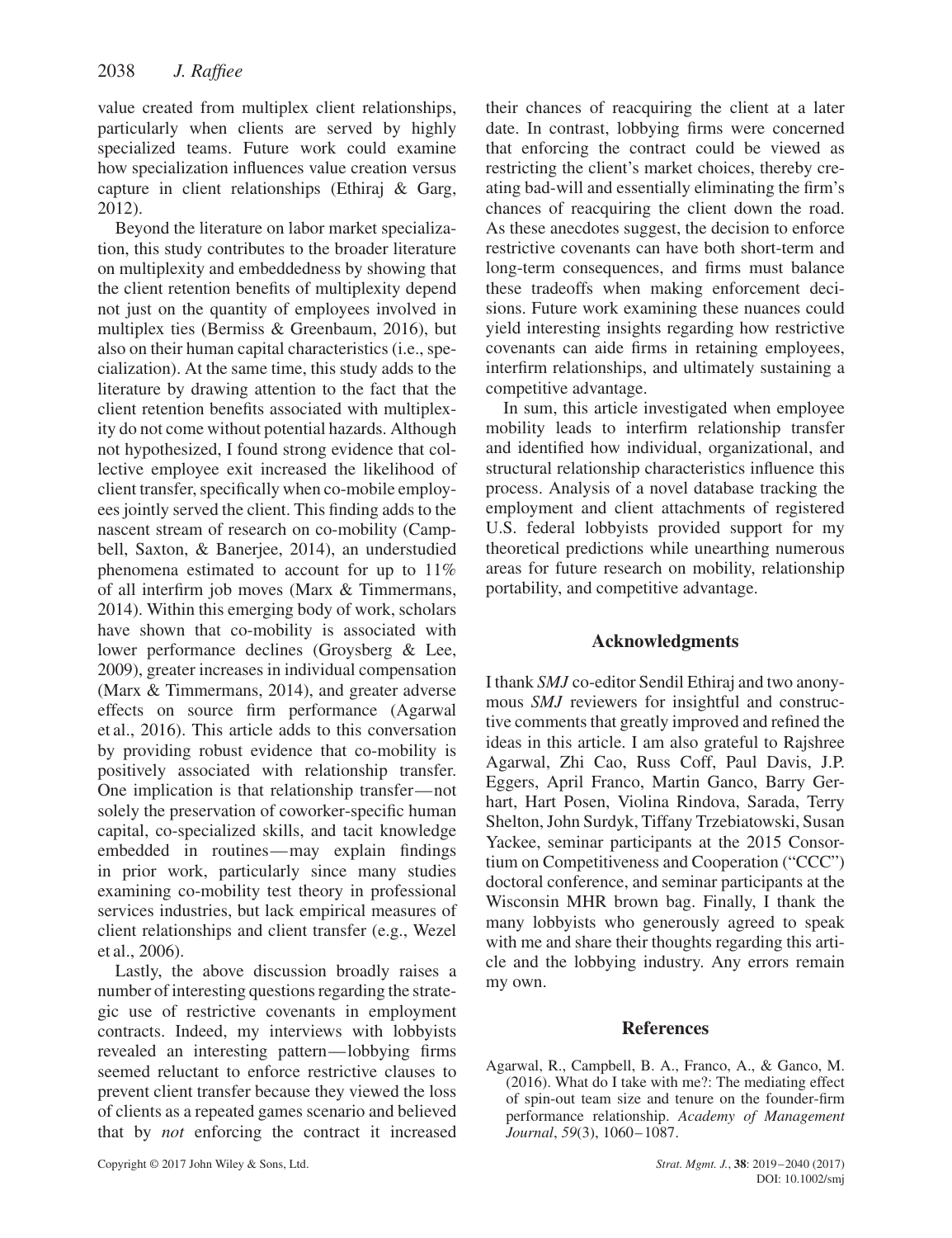- Agarwal, R., Ganco, M., & Ziedonis, R. H. (2009). Reputations for toughness in patent enforcement: Implications for knowledge spillovers via inventor mobility. *Strategic Management Journal*, *30*(13), 1349–1374.
- Aime, F., Johnson, S., Ridge, J. W., & Hill, A. D. (2010). The routine may be stable but the advantage is not: Competitive implications of key employee mobility. *Strategic Management Journal*, *31*(1), 75–87.
- Alchian, A. A., & Demsetz, H. (1972). Production, information costs, and economic organization. *American Economic Review*, *62*(5), 777–795.
- Allison, P. D. (2009). *Fixed effects regression models*. Los Angeles, CA: SAGE.
- Allison, P. D. (2012). When can you safely ignore multicollinearity? *Statistical Horizons*. Retrieved from [http://statisticalhorizons.com/multicollinearity](http://statisticalhorizons.com/multicollinearity:)
- Anand, N., Gardner, H. K., & Morris, T. (2007). Knowledge-based innovation: Emergence and embedding of new practice areas in management consulting firms. *Academy of Management Journal*, *50*(2), 406–428.
- Baumgartner, F. R., Berry, J. M., Hojnacki, M., Leech, B. L., & Kimball, D. C. (2009). *Lobbying and policy change: Who wins, who loses, and why*. Chicago and London, England: University of Chicago Press.
- Becker, A. (2011). Marriage of lobby shops and law firms is uneasy but lucrative. *The Washington Post*. Retrieved from [http://www.washingtonpost.com/wp](http://www.washingtonpost.com/wp-dyn/content/article/2011/03/04/AR2011030405688.html:)[dyn/content/article/2011/03/04/AR2011030405688](http://www.washingtonpost.com/wp-dyn/content/article/2011/03/04/AR2011030405688.html:) [.html](http://www.washingtonpost.com/wp-dyn/content/article/2011/03/04/AR2011030405688.html:)
- Bermiss, Y. S., & Greenbaum, B. E. (2016). Loyal to whom? The effect of relational embeddedness and managers' mobility on market tie dissolution. *Administrative Science Quarterly*, *6*(2), 254–290.
- Bertrand, M., Bombardini, M., & Trebbi, F. (2014). Is it whom you know or what you know? An empirical assessment of the lobbying process. *American Economic Review*, *104*(12), 3885–3920.
- Bidwell, M. J., & Briscoe, F. (2009). Who contracts? Determinants of the decision to work as an independent contractor among information technology workers. *Academy of Management Journal*, *52*(6), 1148–1168.
- Bidwell, M. J., & Fernandez-Mateo, I. (2010). Relationship duration and returns to brokerage in the staffing sector. *Organization Science*, *21*(6), 1141–1158.
- Bidwell, M., Won, S., Barbulescu, R., & Mollick, E. (2015). I used to work at Goldman Sachs! How firms benefit from organizational status in the market for human capital. *Strategic Management Journal*, *36*(8), 1164–1173.
- Biong, H., & Ulvnes, A. M. (2011). If the supplier's human capital walks away, where would the customer go? *Journal of Business-to-Business Marketing*, *18*(3), 223–252.
- Broschak, J. P. (2004). Managers' mobility and market interface: The effect of managers' career mobility on the dissolution of market ties. *Administrative Science Quarterly*, *49*(4), 608–640.
- Broschak, J. P., & Block, E. S. (2014). With or without you: When does managerial exit matter for the dissolution of dyadic market ties? *Academy of Management Journal*, *57*(3), 743–765.
- Campbell, B. A., Coff, R. W., & Kryscynski, D. (2012). Re-thinking competitive advantage from human capital. *Academy of Management Review*, *37*(3), 376–395.
- Campbell, B. A., Ganco, M., Franco, A. M., & Agarwal, R. (2012). Who leaves, where to, and why worry? Employee mobility, entrepreneurship and effects on source firm performance. *Strategic Management Journal*, *33*(2), 65–87.
- Campbell, B. A., Saxton, B. M., & Banerjee, P. M. (2014). Resetting the shot clock: The effect of comobility on human capital. *Journal of Management*, *40*(2), 531–556.
- Carnahan, S., & Somaya, D. (2013). Alumni effects and relational advantage: The impact on outsourcing when a buyer hires employees from a supplier's competitors. *Academy of Management Journal*, *56*(6), 1578–1600.
- Chatain, O. (2011). Value creation, competition, and performance in buyer-supplier relationships. *Strategic Management Journal*, *32*(1), 76–102.
- Coff, R. W. (1997). Human assets and management dilemmas: Coping with hazards on the road to resource-based theory. *Academy of Management Review*, *22*(2), 374–402.
- Coff, R. W., & Raffiee, J. (2015). Toward a theory of perceived firm-specific human capital. *Academy of Management Perspectives*, *29*(3), 326–341.
- Curhan, J. R., Neale, M. A., Ross, L., & Rosencranz-Engelmann, accommodation in negotiation: Effects of egalitarianism and gender on economic efficiency and relational capital. *Organizational Behavior and Human Decision Processes*, *107*(2), 192–205.
- Dokko, G., & Rosenkopf, L. (2010). Social capital for hire? Mobility of technical professionals and firm influence in wireless standards committees. *Organization Science*, *21*(3), 677–695.
- Drutman, L. (2015). *The business of America is lobbying: How corporations became poliicized and politics became more corporate*. New York, NY: Oxford University Press.
- Dunn, K. A., & Mayhew, B. W. (2004). Audit firm industry specialization and client disclosure quality. *Review of Accounting Studies*, *9*(1), 35–58.
- Dyer, J. H., & Singh, H. (1998). The relational view: Cooperative strategy and sources of interorganizational competitive advantage. *Academy of Management Review*, *23*(4), 660–680.
- Elfenbein, D. W., & Zenger, T. R. (2013). What is a relationship worth? Repeated exchange and the development and deployment of relational capital. *Organization Science*, *25*(1), 222–244.
- Emerson, R. M. (1981). Social exchange theory. In M. Rosenberg & R. H. Tyrner (Eds.), *Social psychology: Social perspectives* (pp. 30–65). New York, NY: Basic Books.
- Ethiraj, S. K., & Garg, P. (2012). The division of gains from complementarities in human-capital-intensive activity. *Organization Science*, *23*(3), 725–742.
- Ferguson, J.-P., & Hasan, S. (2013). Specialization and career dynamics: Evidence from the Indian administrative service. *Administrative Science Quarterly*, *58*(2), 233–256.